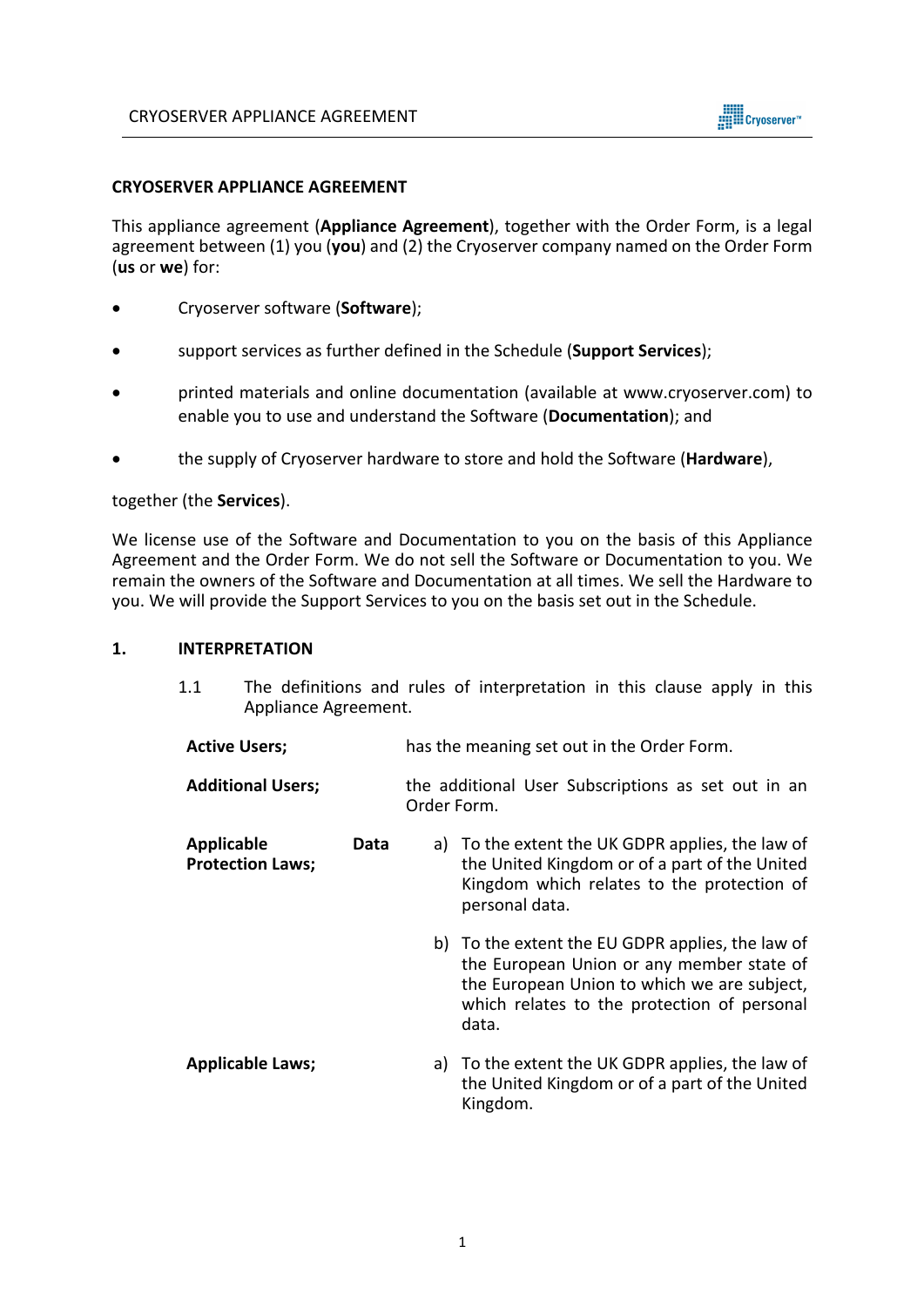

|                                                   | b) To the extent the EU GDPR applies, the law of<br>the European Union or any member state of<br>the European Union to which we are subject.                                                                                                                                                                                                                                                                                                                                                                                                                                                                                                                                                                                                                                    |  |
|---------------------------------------------------|---------------------------------------------------------------------------------------------------------------------------------------------------------------------------------------------------------------------------------------------------------------------------------------------------------------------------------------------------------------------------------------------------------------------------------------------------------------------------------------------------------------------------------------------------------------------------------------------------------------------------------------------------------------------------------------------------------------------------------------------------------------------------------|--|
| <b>Confidential Information;</b>                  | information that is proprietary or confidential and is<br>either clearly labelled as such or identified as<br>Confidential Information in clause 11.5.                                                                                                                                                                                                                                                                                                                                                                                                                                                                                                                                                                                                                          |  |
| <b>Customer Data;</b>                             | the data inputted by you or Active Users for the<br>purpose of using the Services, excluding Customer<br>Personal Data.                                                                                                                                                                                                                                                                                                                                                                                                                                                                                                                                                                                                                                                         |  |
| <b>Customer Personal Data;</b>                    | any personal data which we process in connection<br>with this Appliance Agreement, in the capacity of a<br>processor on your behalf.                                                                                                                                                                                                                                                                                                                                                                                                                                                                                                                                                                                                                                            |  |
| Claim;                                            | as defined in clause 8.4.                                                                                                                                                                                                                                                                                                                                                                                                                                                                                                                                                                                                                                                                                                                                                       |  |
| <b>Effective Date;</b>                            | has the meaning set out in the Order Form.                                                                                                                                                                                                                                                                                                                                                                                                                                                                                                                                                                                                                                                                                                                                      |  |
| <b>EU GDPR;</b>                                   | the General<br>Data Protection<br>Regulation<br>((EU)<br>2016/679).                                                                                                                                                                                                                                                                                                                                                                                                                                                                                                                                                                                                                                                                                                             |  |
| Fees;                                             | all fees set out in section 6 of the Order Form and any<br>other fees agreed in writing between us from time to<br>time.                                                                                                                                                                                                                                                                                                                                                                                                                                                                                                                                                                                                                                                        |  |
| <b>Initial Subscription Term;</b>                 | the initial subscription term of this Appliance<br>Agreement as set out in the Order Form.                                                                                                                                                                                                                                                                                                                                                                                                                                                                                                                                                                                                                                                                                      |  |
| Intellectual<br><b>Property</b><br><b>Rights;</b> | patents, utility models, rights to inventions, copyright<br>and related rights, trade marks and service marks,<br>trade names and domain names, rights in get-up,<br>goodwill and the right to sue for passing off or unfair<br>competition, rights in designs, rights in computer<br>software, database rights, rights to preserve the<br>confidentiality of information (including know-how<br>and trade secrets) and any other intellectual property<br>rights, including all applications for (and rights to<br>apply for and be granted), renewals or extensions of,<br>and rights to claim priority from, such rights and all<br>similar or equivalent rights or forms of protection<br>which subsist or will subsist, now or in the future, in<br>any part of the world. |  |
| <b>Maintenance Releases;</b>                      | releases of the Software to correct faults, add<br>functionality or otherwise amend or upgrade the<br>Software, which do not constitute a new version of<br>the Software and are generally made available to our<br>customers.                                                                                                                                                                                                                                                                                                                                                                                                                                                                                                                                                  |  |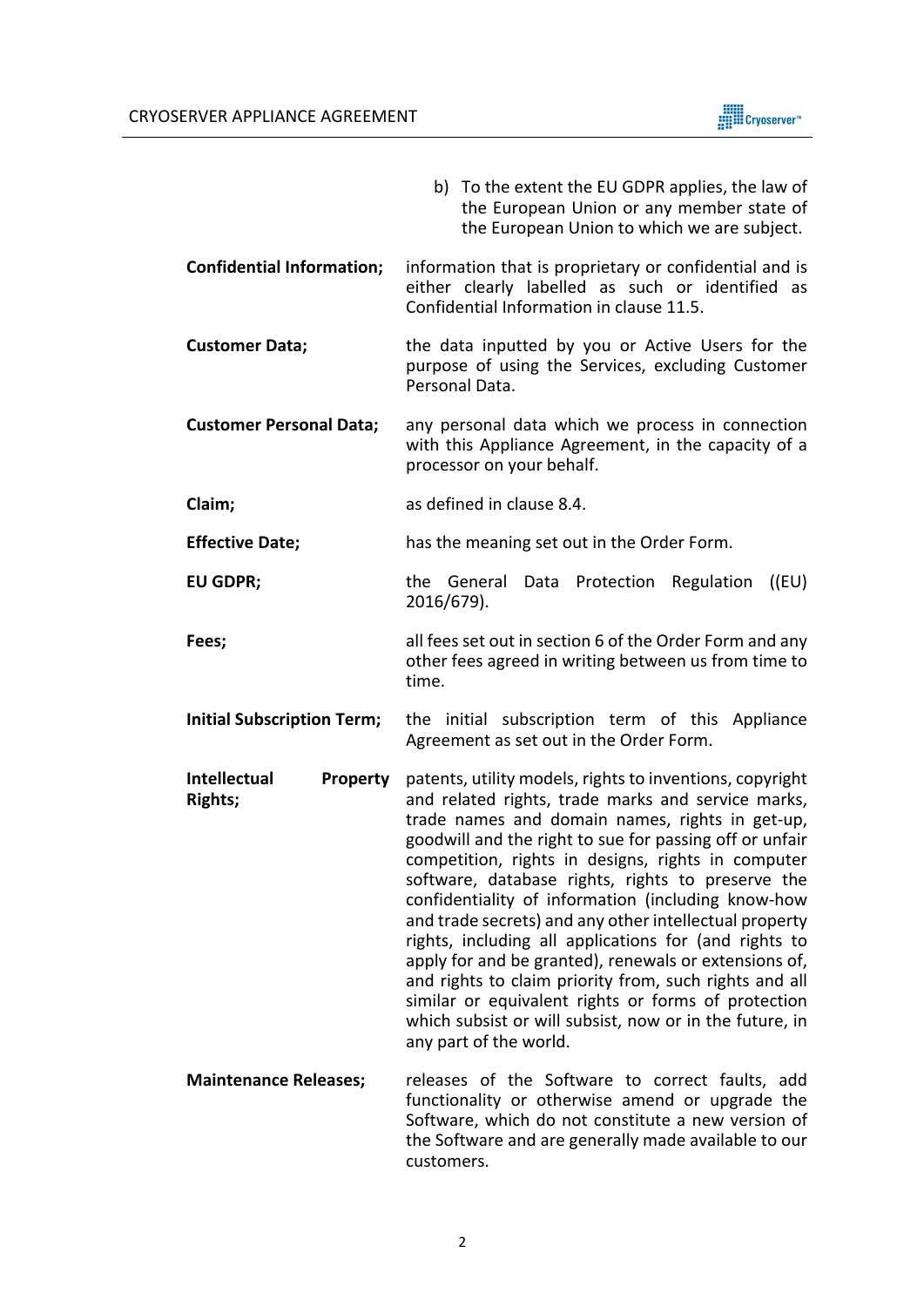

| <b>Order Form;</b>             |  | the Cryoserver order form.                                                                                                                                                    |  |
|--------------------------------|--|-------------------------------------------------------------------------------------------------------------------------------------------------------------------------------|--|
| <b>Permitted Objective;</b>    |  | as defined in clause 7.1.3.                                                                                                                                                   |  |
| Purpose;                       |  | the purposes for which the Customer Personal Data is<br>processed, as set out in clause 12.7.1.                                                                               |  |
| <b>Renewal Period;</b>         |  | the period described in clause 15.1.                                                                                                                                          |  |
| <b>Software</b><br>Period;     |  | Warranty as defined in clause 7.1.2.                                                                                                                                          |  |
| <b>Subscription Fee;</b>       |  | the subscription fee payable by you to us for the User<br>Subscriptions, as set out in the Order Form.                                                                        |  |
| <b>Subscription Term;</b>      |  | means the Initial Subscription Term together with any<br>subsequent Renewal Periods.                                                                                          |  |
| <b>Supplier Personal Data;</b> |  | any personal data which we process in connection<br>with this Appliance Agreement, in the capacity of a<br>controller.                                                        |  |
| <b>User Subscriptions;</b>     |  | the user subscriptions purchased by you which entitle<br>Active Users to access and use the Services and the<br>Documentation in accordance with this Appliance<br>Agreement. |  |
| <b>UK GDPR;</b>                |  | has the meaning given to it in the Data Protection Act<br>2018.                                                                                                               |  |

- 1.2 Clause and paragraph headings shall not affect the interpretation of this Appliance Agreement.
- 1.3 Unless the context otherwise requires, words in the singular shall include the plural and in the plural shall include the singular.

# **2. SALE OF HARDWARE**

- 2.1 Any quotation is valid for a period of 30 days only, and we may withdraw it at any time by notice to you.
- 2.2 Each order or acceptance of a quotation for Hardware by you shall be deemed to be an offer by you subject to this Appliance Agreement. It is your responsibility to ensure that an order or quotation is complete and accurate.
- 2.3 A binding contract shall not come into existence between you and us unless and until we issue an Order Form to you, or we deliver the Hardware to you (whichever occurs earlier).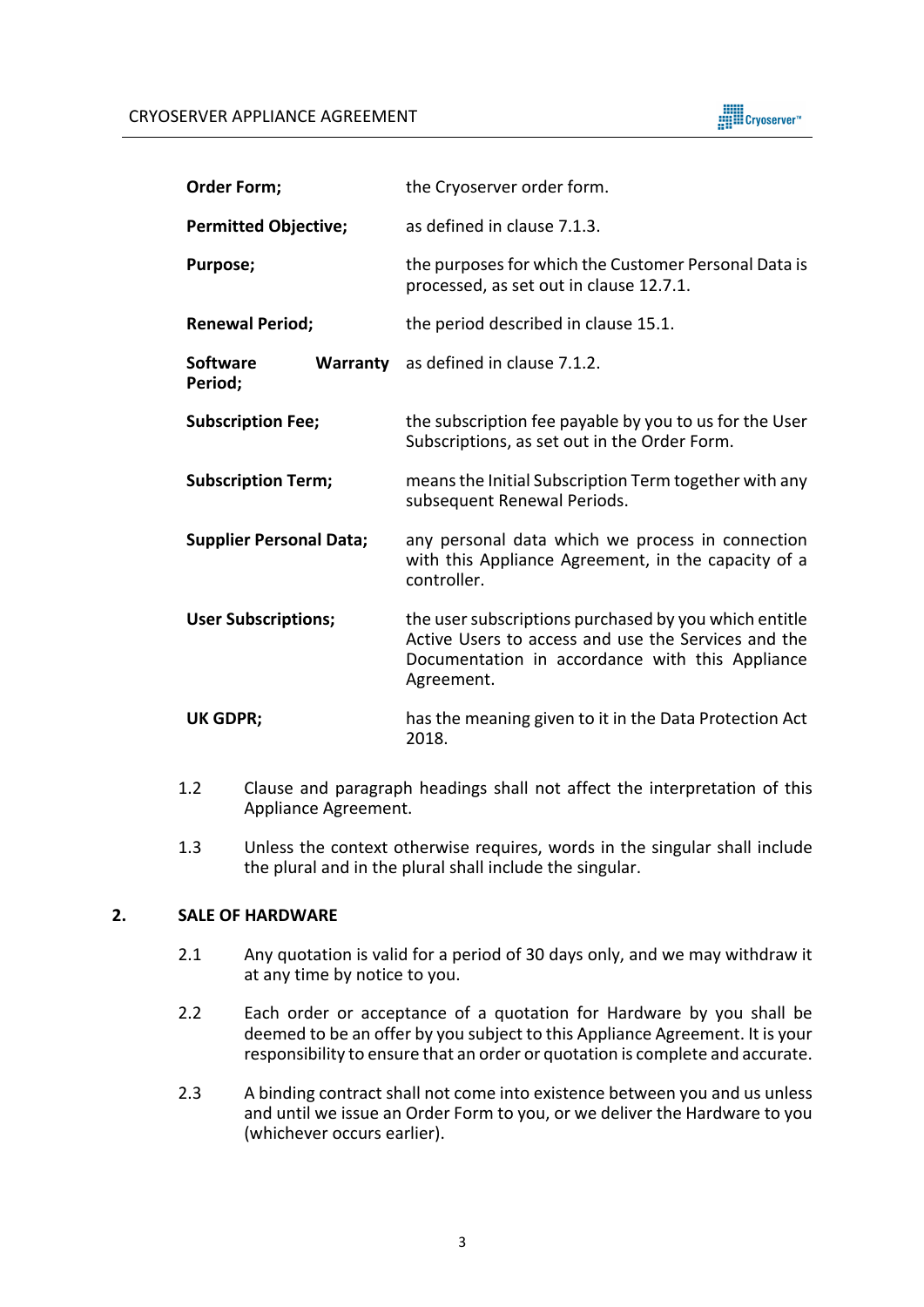

- 2.4 No order which has been acknowledged by us may be cancelled by you, except with our agreement in writing and provided that you indemnify us in full against all costs, charges and expenses incurred by us as a result of cancellation.
- 2.5 The quantity and description of the Hardware shall be as set out in the Order Form.

# **3. WARRANTY FOR HARDWARE**

- 3.1 We warrant to you that the Hardware is free from defects of workmanship and materials. We undertake (subject to the remainder of this clause 3), at our option, to repair or replace Hardware (other than consumable items) which is found to be defective as a result of faulty materials or workmanship within five years of delivery and installation.
- 3.2 We shall not in any circumstances be liable for a breach of the warranty contained in clause 3.1 unless:
	- 3.2.1 you give written notice of the defect to us within seven days of the time when you discover or ought to have discovered the defect; and
	- 3.2.2 after receiving the notice, we are given a reasonable opportunity to examine the Hardware and if we ask you to do so, return such Hardware to our place of business at your cost for the examination to take place there.
- 3.3 We shall not in any circumstances be liable for a breach of the warranty in clause 3.1 if:
	- 3.3.1 you make any use of Hardware in respect of which you have given written notice under clause 3.2.1; or
	- 3.3.2 the defect arises because you failed to follow our oral or written instructions as to the storage, installation, commissioning, use or maintenance of the Hardware or (if there are none) good trade practice; or
	- 3.3.3 you alter or repair the relevant Hardware without our written consent.
- 3.4 We will invoice you for any expenses we incur associated with the repair or replacement of the Hardware, such as the cost of delivery of the relevant part or Hardware.
- 3.5 Any repaired or replacement Hardware shall be under warranty for the unexpired portion of the five year period.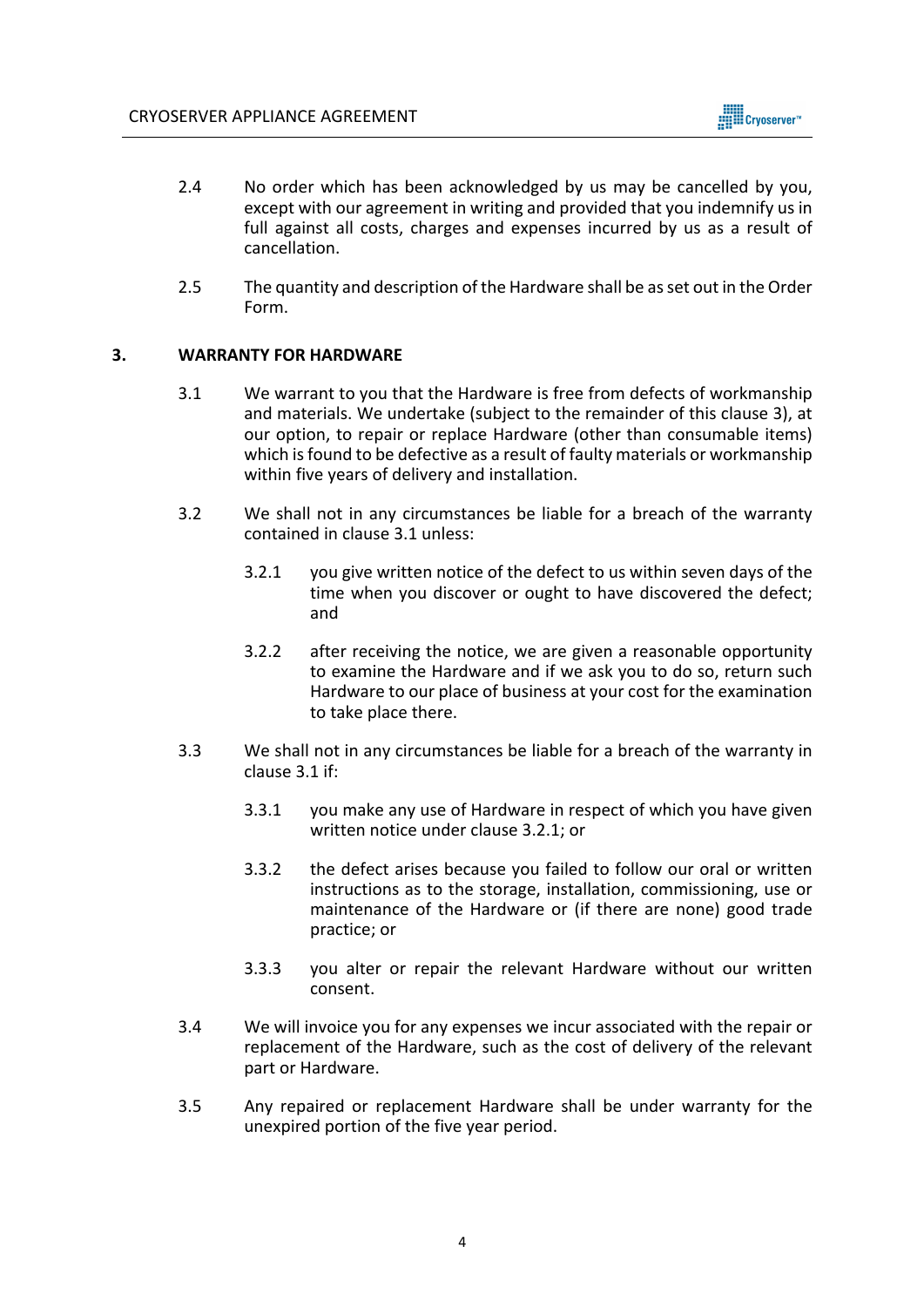

- 3.6 We shall not in any circumstances be liable for any damage or defect to the Hardware caused by improper use of the Hardware or use outside its normal application.
- 3.7 We shall not in any circumstances be liable for any non-delivery of Hardware (even if caused by our negligence) unless you notify us in writing of the failure to deliver within seven days after the scheduled delivery date.
- 3.8 Any liability of ours for non-delivery of the Hardware shall in all circumstances be limited to replacing the Hardware within a reasonable time or issuing a credit note at the pro rata contract rate against any invoice raised for such Hardware.

### **4. GRANT AND SCOPE OF LICENCE, MINOR CHANGES, UPDATES AND UPDGRADES**

- 4.1 In consideration of you agreeing to abide by the terms of this Appliance Agreement and paying the Subscription Fee, we hereby grant to you a nonexclusive, non-transferable licence to use the Software and the Documentation on a worldwide basis for the Subscription Term on the terms of this Appliance Agreement until terminated in accordance with this Appliance Agreement.
- 4.2 You may:
	- 4.2.1 install and use the Software for your internal business purposes for the number of Active Users agreed between you and us and set out in the Order Form;
	- 4.2.2 provided you comply with the provisions in clause 5, make no more than two copies of the Software for full back-up purposes and ten copies for incremental back up purposes;
	- 4.2.3 receive and use any free supplementary software code or update of the Software incorporating "patches" and corrections of errors as may be provided by the us from time to time (but see clause 4.3 and clause 4.4 below); and
	- 4.2.4 use any Documentation in support of the use permitted under clause 4.2.
- 4.3 We may update or require you to update the Software, provided that the Software shall always match the description of it that we provided to you before you bought it.
- 4.4 The Software may be upgraded to reflect changes in the operating system. The Software will work with the current or previous version of that operating system (as it may be updated from time to time).
- 4.5 In relation to the Active Users, you undertake that: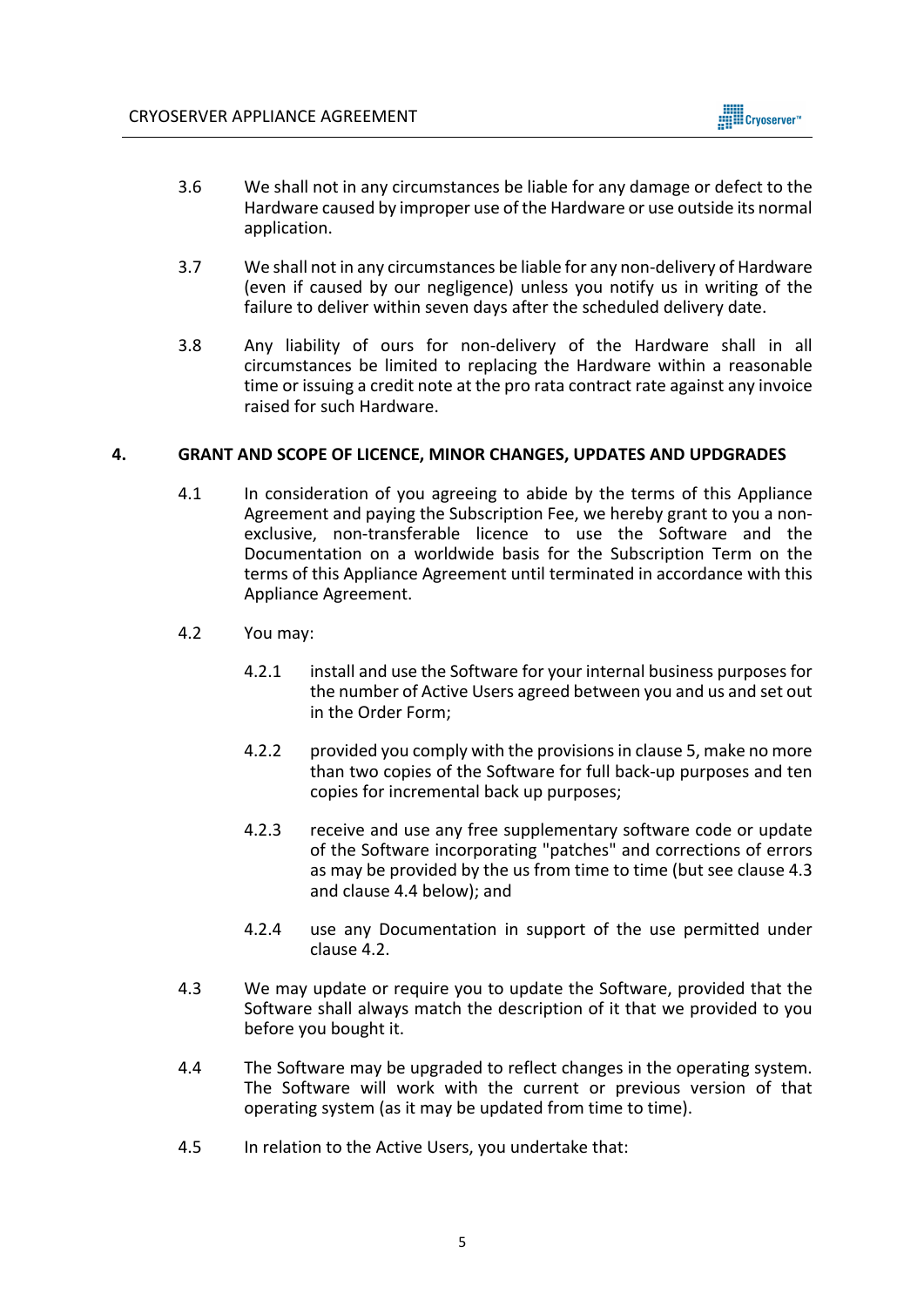

- 4.5.1 the maximum number of Active Users that we authorise to access and use the Services shall not exceed the number of User Subscriptions which entitle Active Users to access and use the Services in accordance with this Appliance Agreement**;**
- 4.5.2 you will not allow or suffer any User Subscription to be used by more than one Active User unless it has been reassigned in its entirety to another Active User, in which case the prior Active User shall no longer have any right to access or use the Services;
- 4.5.3 each Active User shall have the necessary security on their systems to ensure that the Services are held securely;
- 4.5.4 you shall permit us to carry out an audit to verify each Active User. Such audit may be conducted no more than once per quarter, at our expense, and this right shall be exercised with reasonable prior notice, in such a manner as not to substantially interfere with your normal conduct of business; and
- 4.5.5 if any of the audits referred to in clause 4.5.4 reveal that you have underpaid Subscription Fees to us, then without prejudice to our other rights, you shall pay to us an amount equal to such underpayment as calculated in accordance with the prices set out in the Order Form within 10 business days of the date of the relevant audit.

### **5. ADDITIONAL USER SUBSCRIPTIONS**

- 5.1 Subject to clause 5.2 and clause 5.3, you may, from time to time during any Subscription Term, purchase Additional Users in excess of the number of Active Users set out in the Order Form and we shall grant access to the Services to such Additional Users in accordance with the provisions of this Appliance Agreement, as if they were Active Users.
- 5.2 If you wish to purchase Additional Users, you shall notify us in writing. We shall evaluate such request for Additional Users and respond to you with approval or rejection of the request (such approval not to be unreasonably withheld).
- 5.3 If we approve your request to purchase Additional Users, you shall, within 30 days of the date of our invoice, pay to us the relevant fees for such Additional Users as set out in the Order Form and, if such Additional Users are purchased by you part way through the Initial Subscription Term or any Renewal Period (as applicable), such fees shall be pro-rated for the remainder of the Initial Subscription Term or then current Renewal Period (as applicable).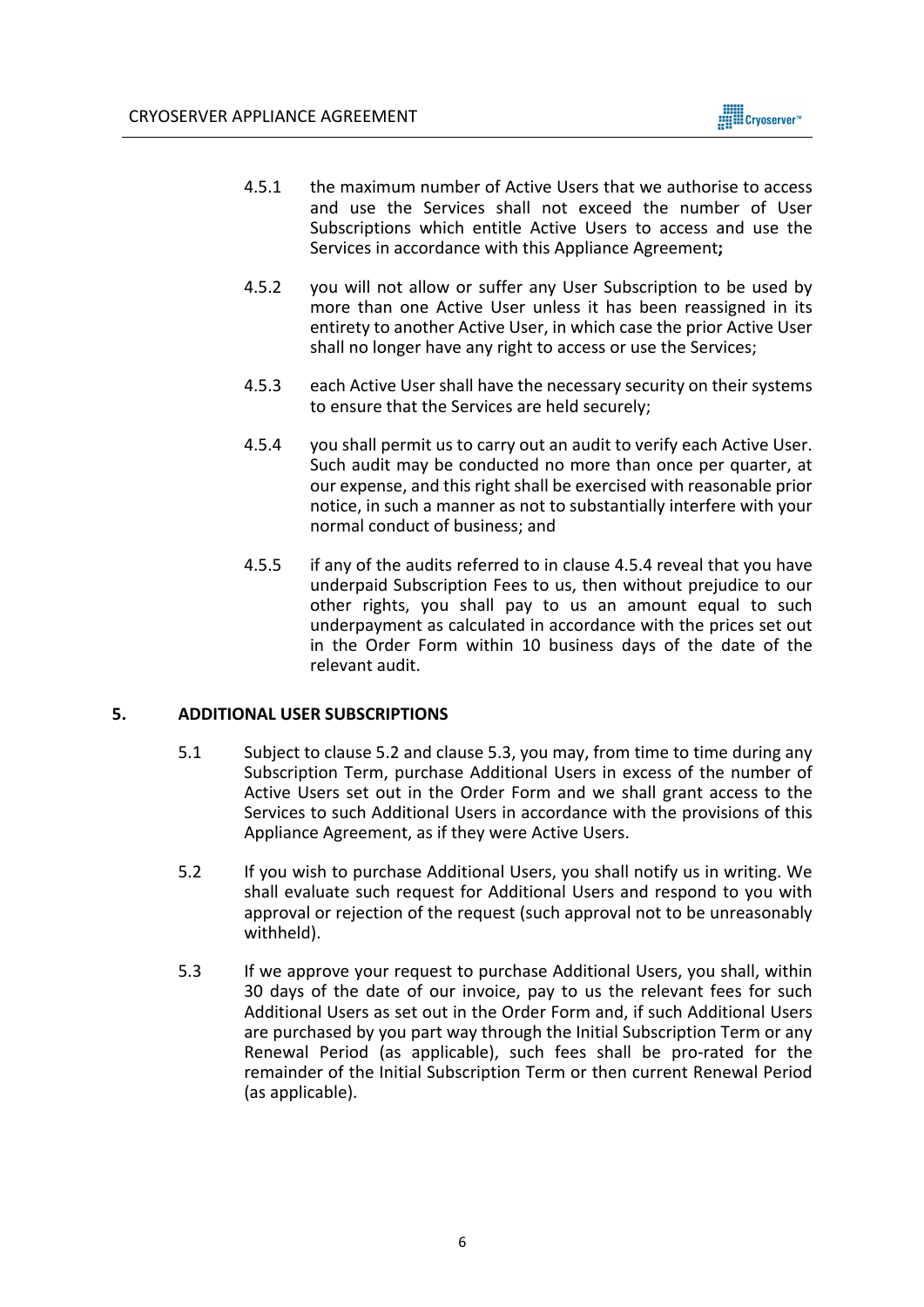

### **6. MAINTENANCE RELEASES**

We will provide you with Maintenance Releases. We warrant that no Maintenance Release will adversely affect the then existing facilities or functions of the Software. You shall install all Maintenance Releases as soon as reasonably practicable after receipt.

### **7. RESTRICTIONS**

- 7.1 Except as expressly set out in this Appliance Agreement or as permitted by any local law, you undertake:
	- 7.1.1 not to copy the Software or Documentation, except where such copying is incidental to normal use of the Software or where it is necessary for the purpose of back-up or operational security;
	- 7.1.2 not to rent, lease, sub-license, loan, translate, merge, adapt, vary, alter or modify, the whole or any part of the Software or Documentation nor permit the Software or any part of it to be combined with, or become incorporated in, any other programs;
	- 7.1.3 not to disassemble, de-compile, reverse engineer or create derivative works based on the whole or any part of the Software or Hardware nor attempt to do any such things, except to the extent that (by virtue of sections 50B and 296A of the Copyright, Designs and Patents Act 1988) such actions cannot be prohibited because they are necessary to decompile the Software to obtain the information necessary to create an independent program that can be operated with the Software or with another program (**Permitted Objective**), and provided that the information obtained by you during such activities:
		- 7.1.3.1 is used only for the Permitted Objective;
		- 7.1.3.2 is not disclosed or communicated without our prior written consent to any third party to whom it is not necessary to disclose or communicate it in order to achieve the Permitted Objective; and
		- 7.1.3.3 is not used to create any software that is substantially similar in its expression to the Software;
	- 7.1.4 to keep all copies of the Software secure and to maintain accurate and up-to-date records of the number and locations of all copies of the Software;
	- 7.1.5 to include our copyright notice on all entire and partial copies of the Software in any form;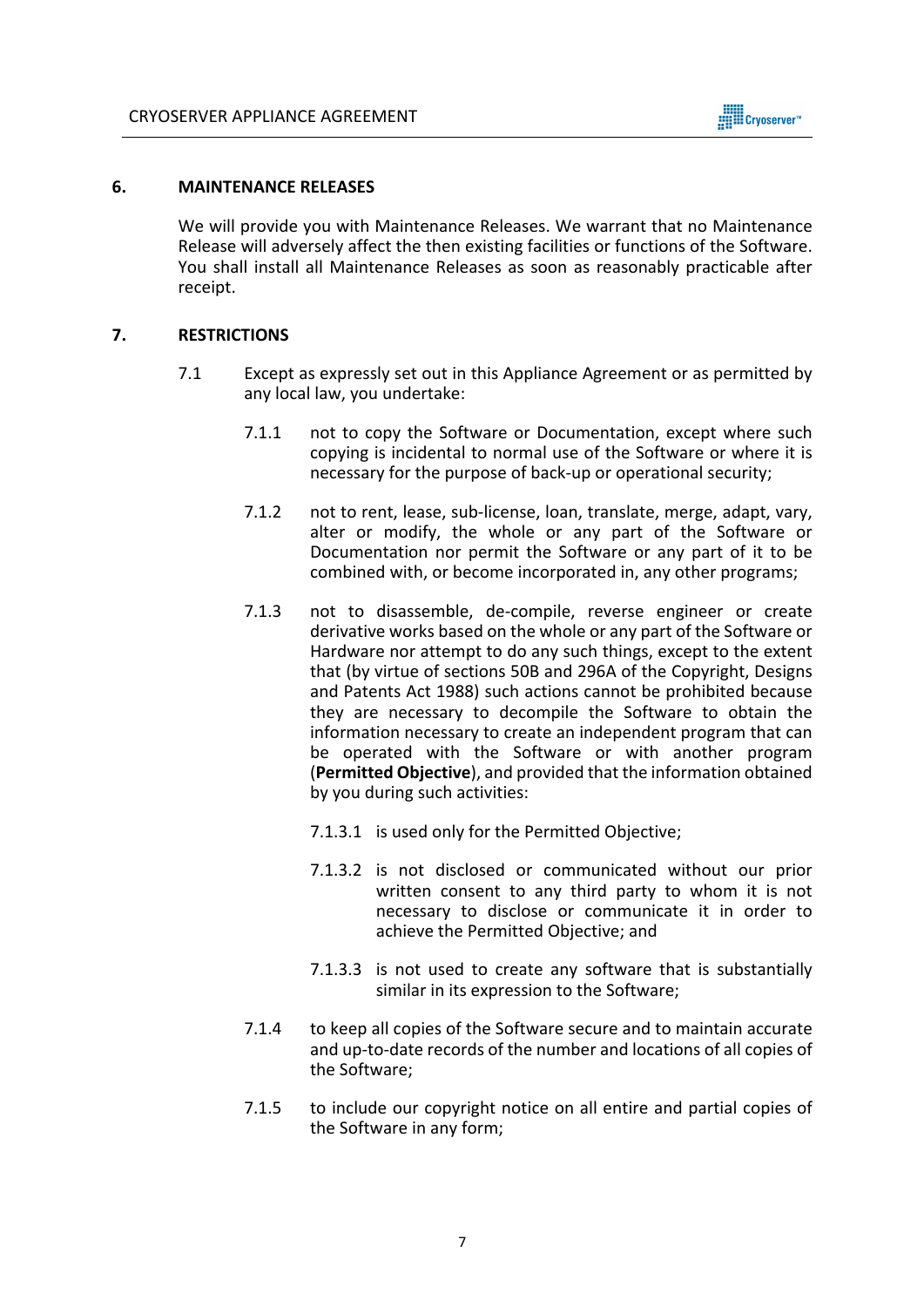

- 7.1.6 not to provide, or otherwise make available, the Software in any form, in whole or in part (including, but not limited to, program listings, object and source program listings, object code and source code) to any person without prior written consent from us; and
- 7.1.7 to comply with all applicable technology control or export laws and regulations.

## **8. INTELLECTUAL PROPERTY RIGHTS**

- 8.1 You acknowledge that all Intellectual Property Rights in the Services throughout the world belong to us, that rights in the Software are licensed (not sold) to you, and that you have no intellectual property rights in, or to, the Services other than the right to use the Services in accordance with the terms of this Appliance Agreement.
- 8.2 You acknowledge that you have no right to have access to the Software in source code form other than as expressly provided in this Appliance Agreement.
- 8.3 You acknowledge that CRYOSERVER brand is a trade mark licensed to us and you may not use the trade mark without our permission.
- 8.4 We will at our own expense defend you or, at our option, settle any claim or action brought against you alleging that the possession or use of the Services(or any part thereof) in accordance with the terms of this Appliance Agreement infringes the Intellectual Property Rights of a third party (**Claim**) and shall be responsible for any reasonable losses, damages, costs (including legal fees) and expenses incurred by or awarded against you as a result of or in connection with any such Claim. For the avoidance of doubt, this clause shall not apply where the Claim in question is attributable to possession or use of the Services (or any part thereof) by you other than in accordance with the terms of this Appliance Agreement, use of the Services in combination with any hardware or software not supplied or specified by us if the infringement would have been avoided by the use of the Services not so combined, or use of a non-current release of the Software.
- 8.5 If any third party makes a Claim, or notifies an intention to make a Claim against you, our obligations under clause 8.4 are conditional on you:
	- 8.5.1 as soon as reasonably practicable, giving written notice of the Claim to us, specifying the nature of the Claim in reasonable detail;
	- 8.5.2 not making any admission of liability, agreement or compromise in relation to the Claim without our prior written consent (such consent not to be unreasonably conditioned, withheld or delayed);
	- 8.5.3 giving us and our professional advisers access at reasonable times (on reasonable prior notice) to your premises and officers, directors, employees, agents, representatives or advisers, and to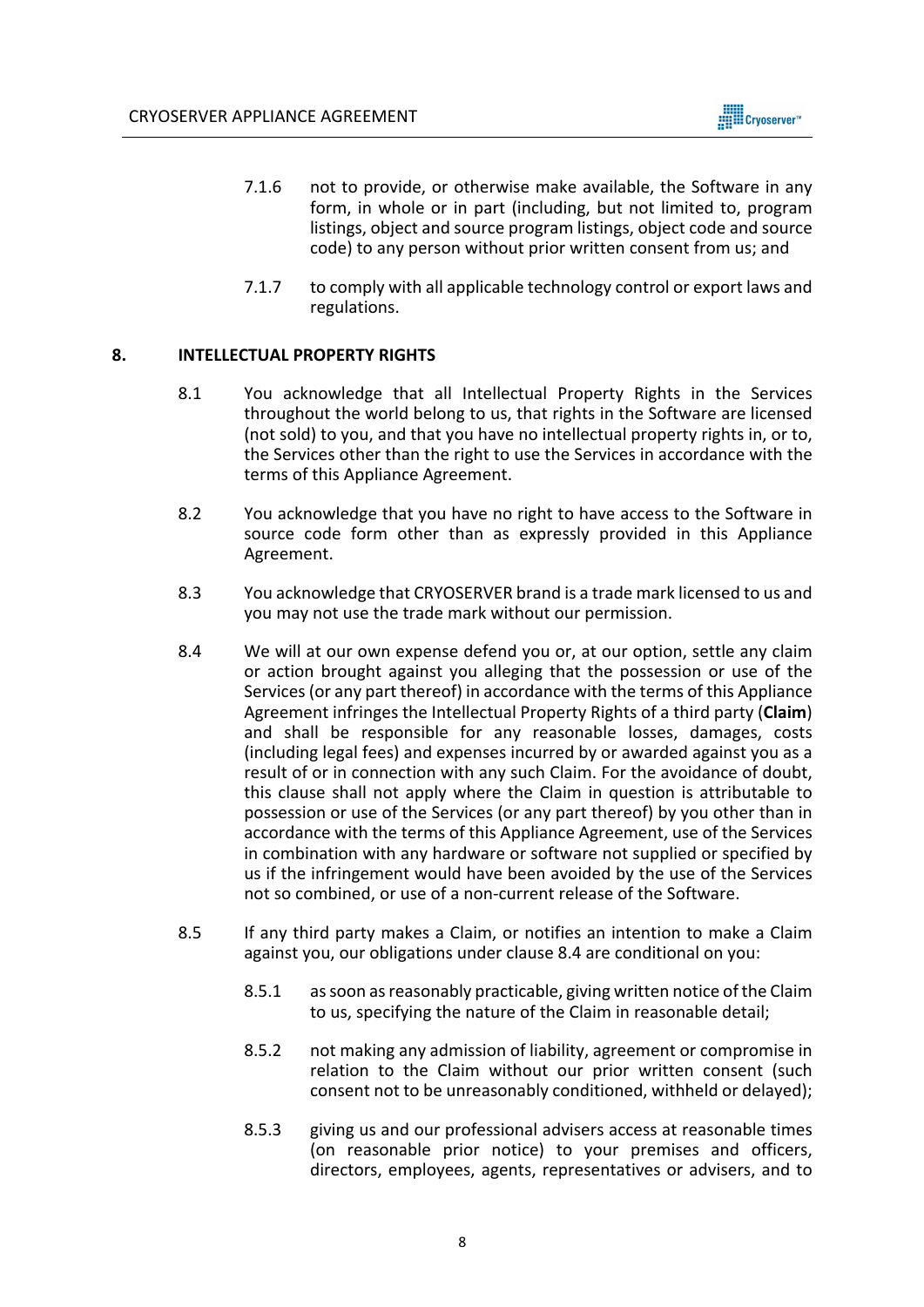

any relevant assets, accounts, documents and records within your power or control, so as to enable us and our professional advisers to examine them and to take copies (at our expense) for the purpose of assessing the Claim; and

- 8.5.4 subject to us providing you with security to your reasonable satisfaction against any claim, liability, costs, expenses, damages or losses which may be incurred, taking such action as we may reasonably request to avoid, dispute, compromise or defend the Claim.
- 8.6 If any Claim is made, or in our reasonable opinion is likely to be made, against you, we may at our sole option and expense:
	- 8.6.1 procure for you the right to continue to use the Software (or any part thereof) in accordance with the terms of this Appliance Agreement;
	- 8.6.2 modify the Software so that it ceases to be infringing;
	- 8.6.3 replace the Software with non-infringing software; or
	- 8.6.4 terminate this Appliance Agreement immediately by notice in writing to you and refund any of the Fee paid by you as at the date of termination (less a reasonable sum in respect of your use of the Software to the date of termination) on return of the Software and all copies thereof,

provided that if we modify or replace the Software, the modified or replacement Software must comply with the warranties contained in clause 9.1 and you shall have the same rights in respect thereof as you would have had under those clauses had the references to the date of this Appliance Agreement been references to the date on which such modification or replacement was made.

- 8.7 Notwithstanding any other provision in this Appliance Agreement, clause 8.4 shall not apply to the extent that any claim or action referred to in that clause arises directly or indirectly through the possession or use of any thirdparty software, including open source software, or through the breach of any third-party additional terms by you.
- 8.8 This clause 8 constitutes your exclusive remedy and our only liability in respect of Claims and, for the avoidance of doubt, is subject to clause 10.4.
- 8.9 You shall own all right, title and interest in and to all of the Customer Data that is not personal data and shall have sole responsibility for the legality, reliability, integrity, accuracy and quality of all such Customer Data.
- 8.10 In the event of any loss or damage to Customer Data, your sole and exclusive remedy shall be for us to use reasonable commercial endeavours to restore the lost or damaged Customer Data from the latest back-up of such Customer Data maintained by us in accordance with our archiving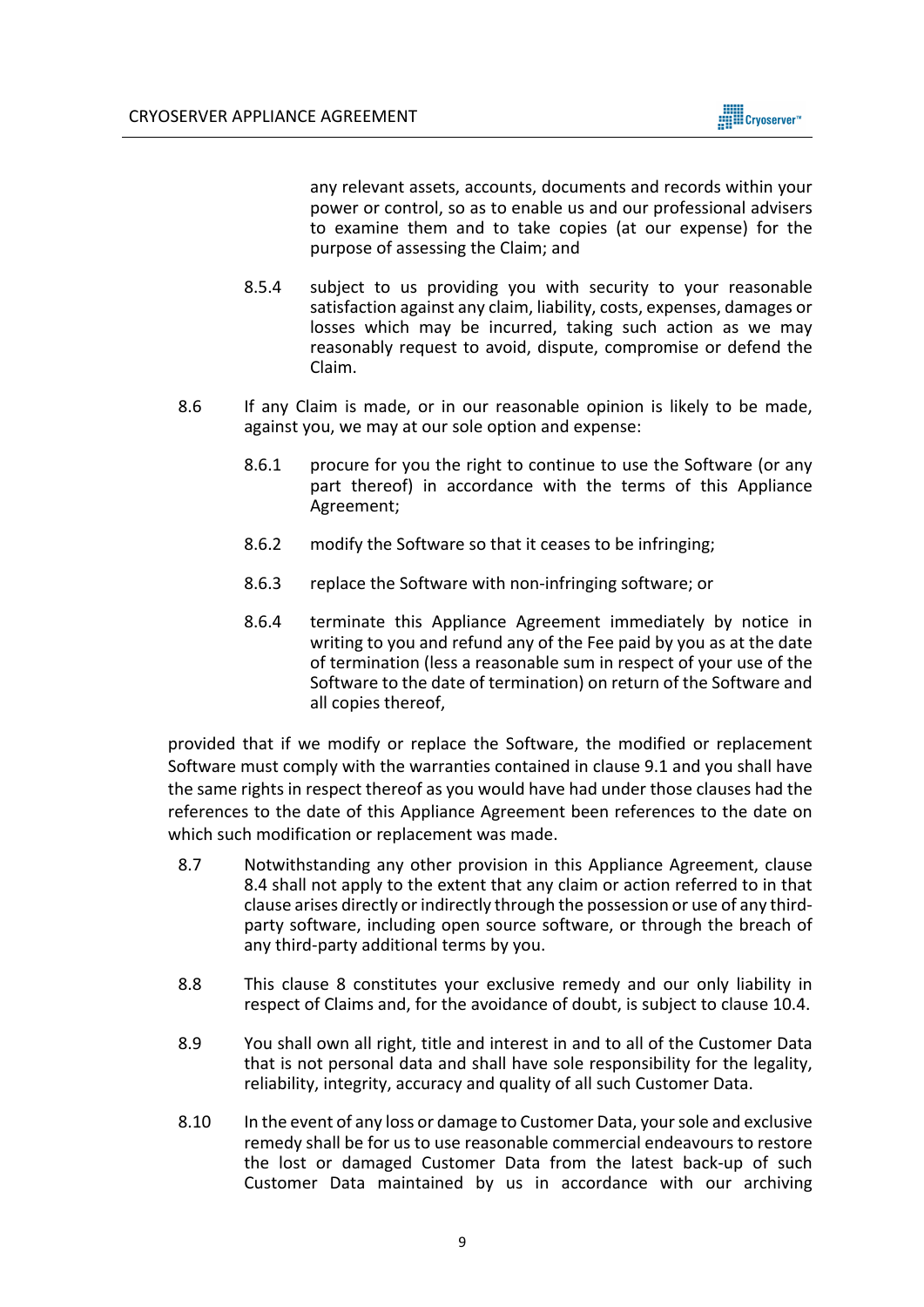

procedure. We shall not have access to Customer Data, (save where we are granted specific access by you) and therefore we shall not be responsible for any loss, destruction, alteration or disclosure of Customer Data caused by any third party.

## **9. WARRANTY FOR SOFTWARE**

- 9.1 We warrant that:
	- 9.1.1 the Software will, when properly used on an operating system for which it was designed, perform substantially in accordance with the functions described in the Documentation;
	- 9.1.2 the Documentation correctly describes the operation of the Software in all material respects

for a period of 90 days from the date of installation of the Software (**Software Warranty Period**).

- 9.2 If, within the Software Warranty Period, you notify us in writing of any defect or fault in the Software as a result of which it fails to perform substantially in accordance with the Documentation, we will, at our sole option, either repair or replace the Software, provided that you give us proof of purchase and make available all the information that may be necessary to help us to remedy the defect or fault, including sufficient information to enable us to recreate the defect or fault.
- 9.3 The warranty does not apply:
	- 9.3.1 if the defect or fault in the Software results from you having altered or modified the Software;
	- 9.3.2 if the defect or fault in the Software results from you having used the Software in breach of the terms of this Appliance Agreement;
	- 9.3.3 if you have not installed the latest Maintenance Release within a reasonable period.
- 9.4 We do not warrant that the use of the Software will be uninterrupted or error-free.
- 9.5 All other warranties, statements, representations, conditions or other express or implied terms as to the quality, satisfactory quality, suitability or fitness for any particularly purpose of the Software is hereby excluded.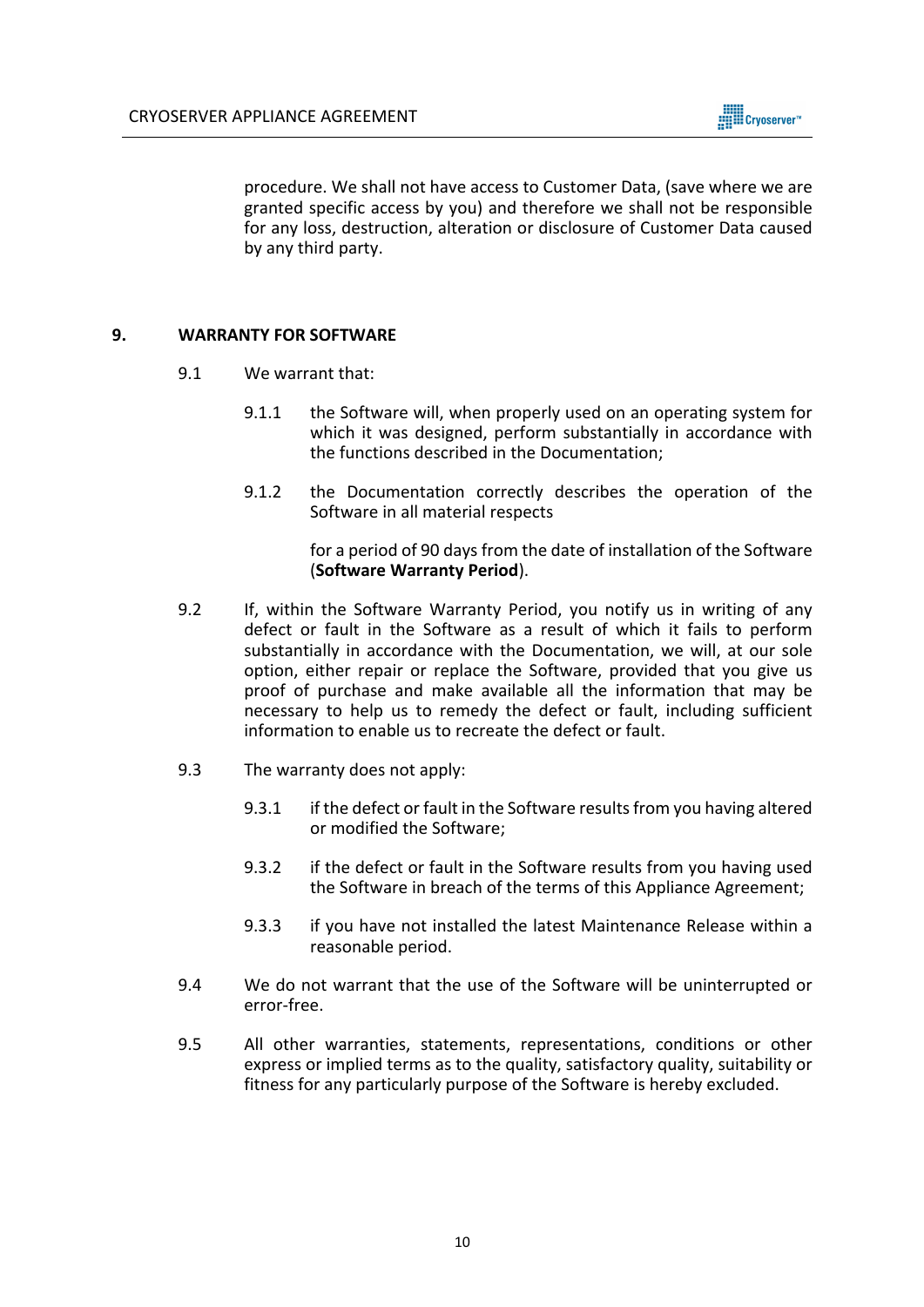

### **10. LIMITATION OF LIABILITY**

- 10.1 This clause 10 sets out our entire financial liability (including any liability for the acts or omissions of its employees, agents and sub-contractors) to you:
	- 10.1.1 arising under or in connection with this Appliance Agreement;
	- 10.1.2 in respect of any use made by you of the Services; and
	- 10.1.3 in respect of any representation, statement or tortious act or omission (including negligence) arising under or in connection with this Appliance Agreement.
- 10.2 Except as expressly and specifically provided in this Appliance Agreement:
	- 10.2.1 you assume sole responsibility for results obtained from the use of the Services by you, and for conclusions drawn from such use. We shall have no liability for any damage caused by errors or omissions in any information, instructions or scripts provided to us by you in connection with the Services, or any actions taken by us at your direction; and
	- 10.2.2 all warranties, representations, conditions and all other terms of any kind whatsoever implied by statute or common law are, to the fullest extent permitted by applicable law, excluded from this Appliance Agreement.
- 10.3 Nothing in this Appliance Agreement excludes our liability:
	- 10.3.1 for death or personal injury caused by our negligence; or
	- 10.3.2 for fraud or fraudulent misrepresentation.
- 10.4 Subject to clause 10.2 and clause 10.3:
	- 10.4.1 we shall not be liable whether in tort (including for negligence or breach of statutory duty), contract, misrepresentation, restitution or otherwise for any loss of profits, loss of business, depletion of goodwill and/or similar losses or loss or corruption of data or information, or pure economic loss, or for any special, indirect or consequential loss, costs, damages, charges or expenses however arising under this Appliance Agreement; and
	- 10.4.2 our total aggregate liability in contract restitution or otherwise, arising in connection with the performance or contemplated performance of this Appliance Agreement shall be limited to 125% of the total Fees paid by you during the 12 months immediately preceding the date on which the claim arose.
- 10.5 If defective digital content that we have supplied damages a device or digital content belonging to you, we will either repair the damage or pay you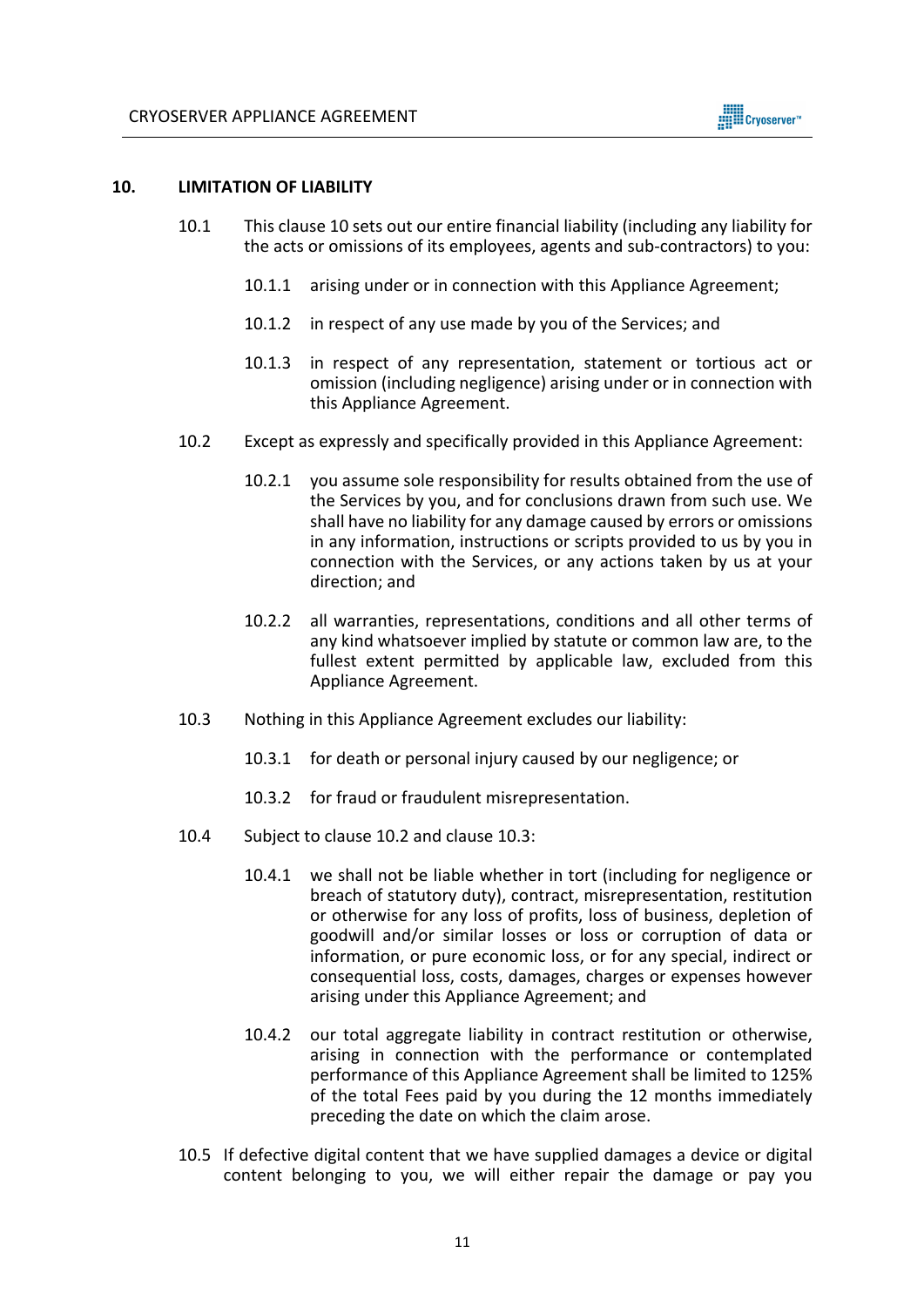

compensation. However, we will not be liable for damage that you could have avoided by following our advice to apply an update offered to you free of charge or for damage that was caused by you failing to correctly follow installation instructions or to have in place the minimum system requirements advised by us.

10.6 You acknowledge that the Software has not been developed to meet your individual requirements, and that it is therefore your responsibility to ensure that the facilities and functions of the Software as described in the Documentation meet your requirements.

## **11. FEES**

- 11.1 You shall pay the Fees in accordance with this clause 11.
- 11.2 You shall on the Effective Date provide to us approved purchase order information acceptable to us and any other relevant valid, up-to-date and complete contact and billing details and, if you provide:
	- 11.2.1 approved purchase order information to us, we shall invoice you:
		- 11.2.1.1 on the Effective Date for the Fees payable in respect of the Initial Subscription Term; and
		- 11.2.1.2 subject to clause 15.1 thereafter annually for the Fees payable in respect of the Renewal Period,

and you shall pay each invoice within 30 days of the date of such invoice.

- 11.3 Where additional Services or products are requested during the Subscription Term, we will send you an invoice for the associated Fees. You are required to pay all such invoices within 30 days of the date of such invoice.
- 11.4 If we have not received payment within 14 days after the due date, and without prejudice to any other rights and remedies of ours:
	- 11.4.1 we may, without liability to you, disable your password, account and access to all or part of the Services and we shall be under no obligation to provide access to the Services while the invoice(s) concerned remain unpaid; and
	- 11.4.2 interest shall accrue on a daily basis on such due amounts at an annual rate equal to 4% over the then current base lending rate of Royal Bank of Scotland from time to time, commencing on the due date and continuing until fully paid, whether before or after judgment.
- 11.5 All amounts and Fees stated or referred to in this Appliance Agreement: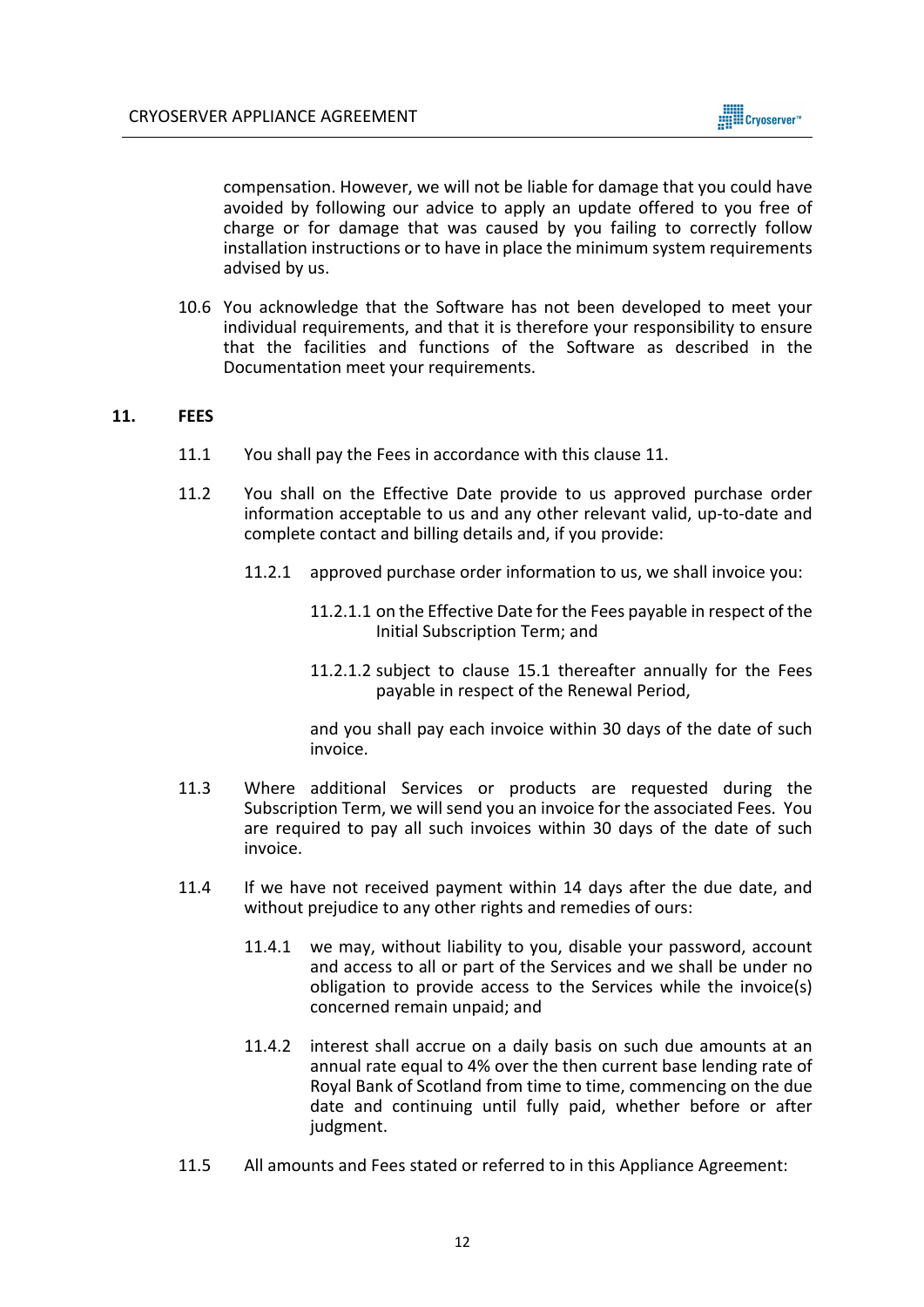

- 11.5.1 shall be payable in the currency billed;
- 11.5.2 are, subject to clause 10.4.2, non-cancellable and non-refundable;
- 11.5.3 are exclusive of value added tax, which shall be added to our invoice(s) at the appropriate rate where applicable.
- 11.6 We shall be entitled to increase the Fees at the start of each Renewal Period, by no more than 5%, upon 90 days' prior notice to you and the Order Form shall be deemed to have been amended accordingly.

#### **12. DATA PROTECTION**

- 12.1 For the purposes of this clause 12, the terms controller, processor, data subject, personal data, personal data breach and processing shall have the meaning given to them in the UK GDPR.
- 12.2 We will both comply with all applicable requirements of Applicable Data Protection Laws. This clause 12 is in addition to, and does not relieve, remove or replace, either of our obligations or rights under Applicable Data Protection Laws.
- 12.3 We shall, in providing the Services, comply with our GDPR statement relating to the privacy and security of your Customer Personal Data available at www.cryoserver.com as may be amended from time to time by us in our sole discretion.
- 12.4 The parties acknowledge that for the purposes of the Applicable Data Protection Laws, you are the data controller and we are the data processor in respect of the Customer Personal Data.
- 12.5 We shall maintain a register setting out the scope, nature and purpose of our processing, the duration of the processing and the types of Personal Data. The parties acknowledge that we shall, in general, not have access to the Customer Personal Data.
- 12.6 Without prejudice to the generality of clause 12.2 and only where applicable, you will ensure that you have all necessary appropriate consents and notices in place to enable lawful transfer of the Supplier Personal Data and Customer Personal Data to us for the duration and purposes of this Appliance Agreement.
- 12.7 Without prejudice to the generality of clause 12.2, we shall, in relation to any Customer Personal Data:
	- 12.7.1 process that Customer Personal Data only on your written instructions unless we are required by the Applicable Laws to otherwise process that Customer Personal Data. Where we are relying on Applicable Laws as the basis for processing Customer Personal Data, we shall notify you of this before performing the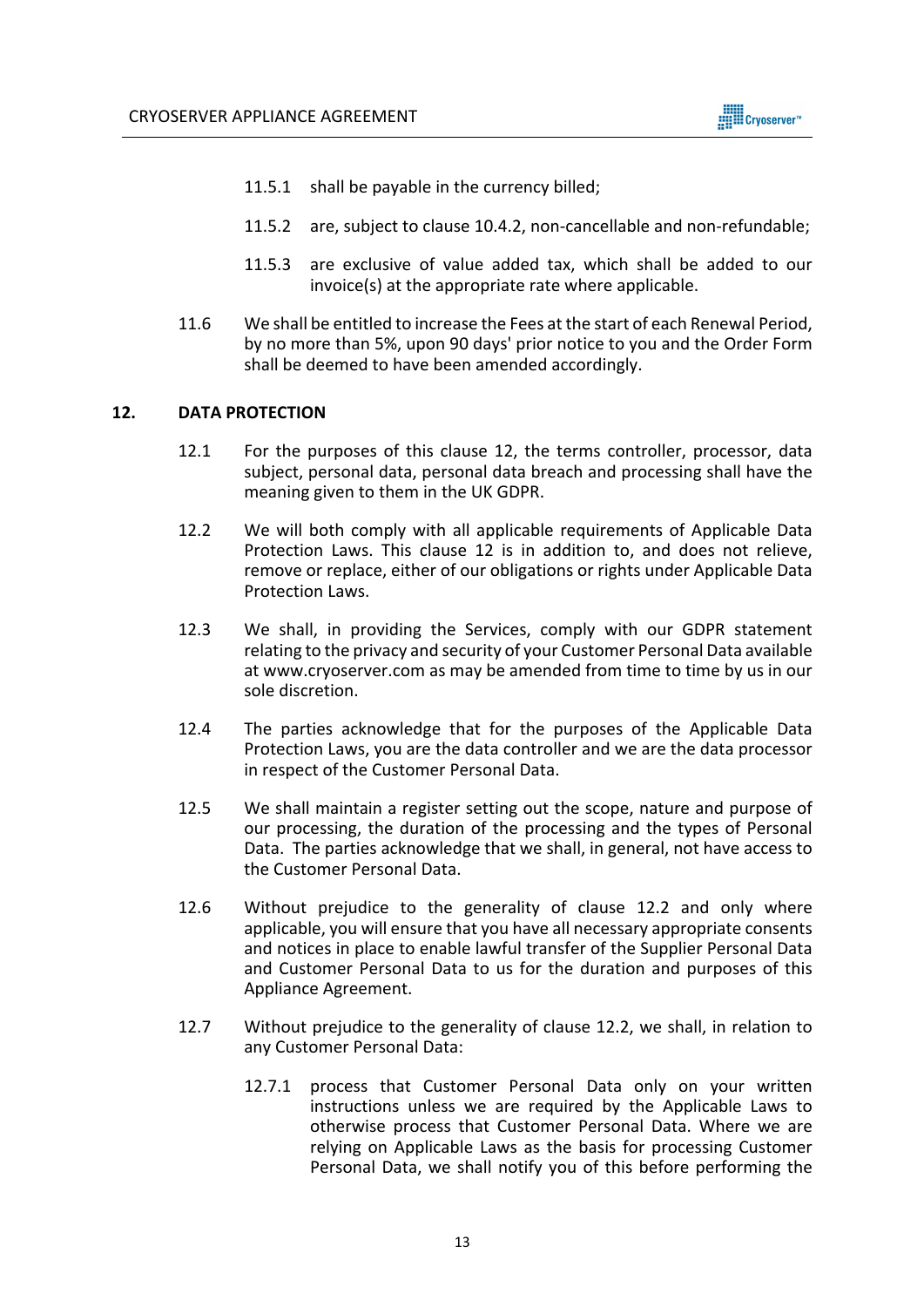processing required by the Applicable Laws unless those Applicable Laws prohibit us from so notifying you on important grounds of public interest. We shall inform you if, in our opinion, your instructions infringe Applicable Data Protection Laws ;

- 12.7.2 ensure that we have in place appropriate technical and organisational measures, to protect against unauthorised or unlawful processing of Customer Personal Data and against accidental loss or destruction of, or damage to, Customer Personal Data, appropriate to the harm that might result from the unauthorised or unlawful processing or accidental loss, destruction or damage and the nature of the data to be protected, having regard to the state of technological development and the cost of implementing any measures (those measures may include, where appropriate, pseudonymising and encrypting Customer Personal Data, ensuring confidentiality, integrity, availability and resilience of systems and services, ensuring that availability of and access to Customer Personal Data can be restored in a timely manner after an incident, and regularly assessing and evaluating the effectiveness of the technical and organisational measures adopted);
- 12.7.3 ensure that all personnel who have access to and/or process Customer Personal Data are obliged to keep the Customer Personal Data confidential; and
- 12.7.4 assist you insofar as this is possible (taking into account the nature of the processing and the information available to us), at your cost and written request, in responding to any request from a data subject and in ensuring compliance with its obligations under the Applicable Data Protection Laws with respect to security, breach notifications, impact assessments and consultations with supervisory authorities or regulators;
- 12.7.5 notify you without undue delay on becoming aware of a personal data breach involving the Customer Personal Data;
- 12.7.6 at your written direction, delete or return Customer Personal Data and copies thereof to you on termination of the Appliance Agreement unless required by Applicable Law to continue to process that Customer Personal Data. For the purposes of this clause 12.7.6 Customer Personal Data shall be considered deleted where it is put beyond further use by you; and
- 12.7.7 maintain records and information to demonstrate our compliance with this clause 12 and allow for reasonable audits by you or your designated auditor, for this purpose, on reasonable written notice.
- 12.8 You hereby provide your prior, general authorisation for us to: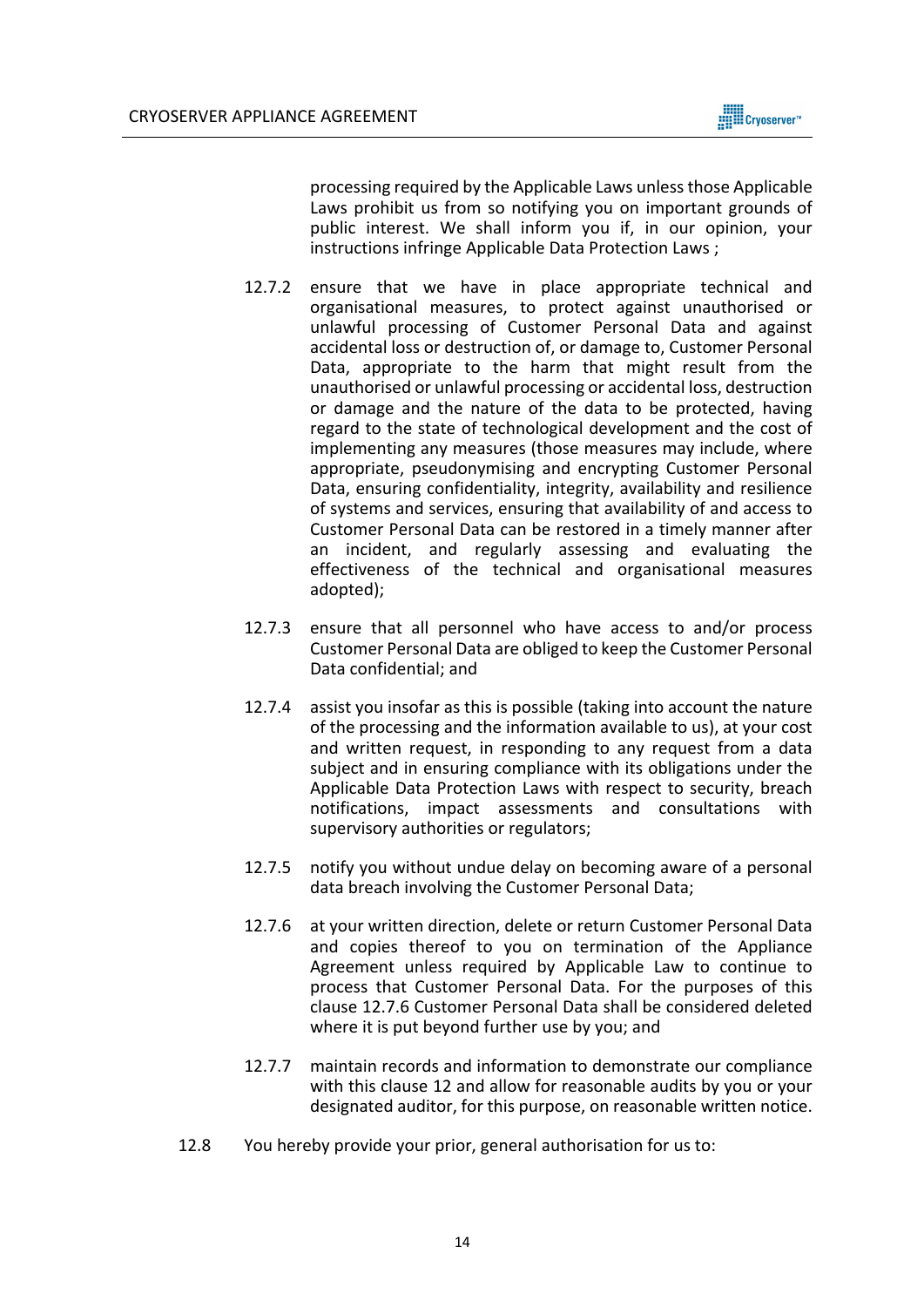

- 12.8.1 appoint processors to process the Customer Personal Data, provided that we:
	- 12.8.1.1 shall ensure that the terms on which it appoints such processors comply with Applicable Data Protection Laws, and are consistent with the obligations imposed on us in this clause 12;
	- 12.8.1.2 shall remain responsible for the acts and omission of any such processor as if they were our acts and omissions;
	- 12.8.1.3 shall inform you of any intended changes concerning the addition or replacement of the processors, thereby giving you the opportunity to object to such changes provided that if you object to the changes provided that if you object to the changes and cannot demonstrate, to our reasonable satisfaction, that the objection is due to an actual or likely breach of Applicable Data Protection Law, you shall indemnify us for any losses, damages, costs (including legal fees) and expenses suffered by us in accommodating the objections.
- 12.8.2 transfer Customer Personal Data outside of the UK as required for the Purpose, provided that the Supplier shall ensure that all such transfers are effected in accordance with Applicable Data Protection Laws. For these purposes, you shall promptly comply with any reasonable request from us, including any request to enter into standard data protection clauses adopted by the EU Commission from time to time (where the EU GDPR applies to the transfer) or adopted by the UK Information Commission from time to time (where the UK GDPR applies to the transfer).
- 12.9 Either of us may, at any time on not less than 30 days' notice, revise clause 12.8.2 by replacing it (in whole or part) with any applicable standard clauses approved by the EU Commission or the UK Information Commissioner's Office or forming part of an applicable certification scheme or code of conduct (**Amended Terms**). Such Amended Terms shall apply when replaced by attachment to this Cloud Services Agreement, but only in respect of such matters which are within scope of the Amended Terms.

## **13. CONFIDENTIALITY**

- 13.1 Each of us may be given access to information that is proprietary or confidential and is either clearly labelled as such or identified as "Confidential Information" from the other in order to perform its obligations under this Appliance Agreement. A party's Confidential Information shall not be deemed to include information that:
	- 13.1.1 is or becomes publicly known other than through any act or omission of the receiving party;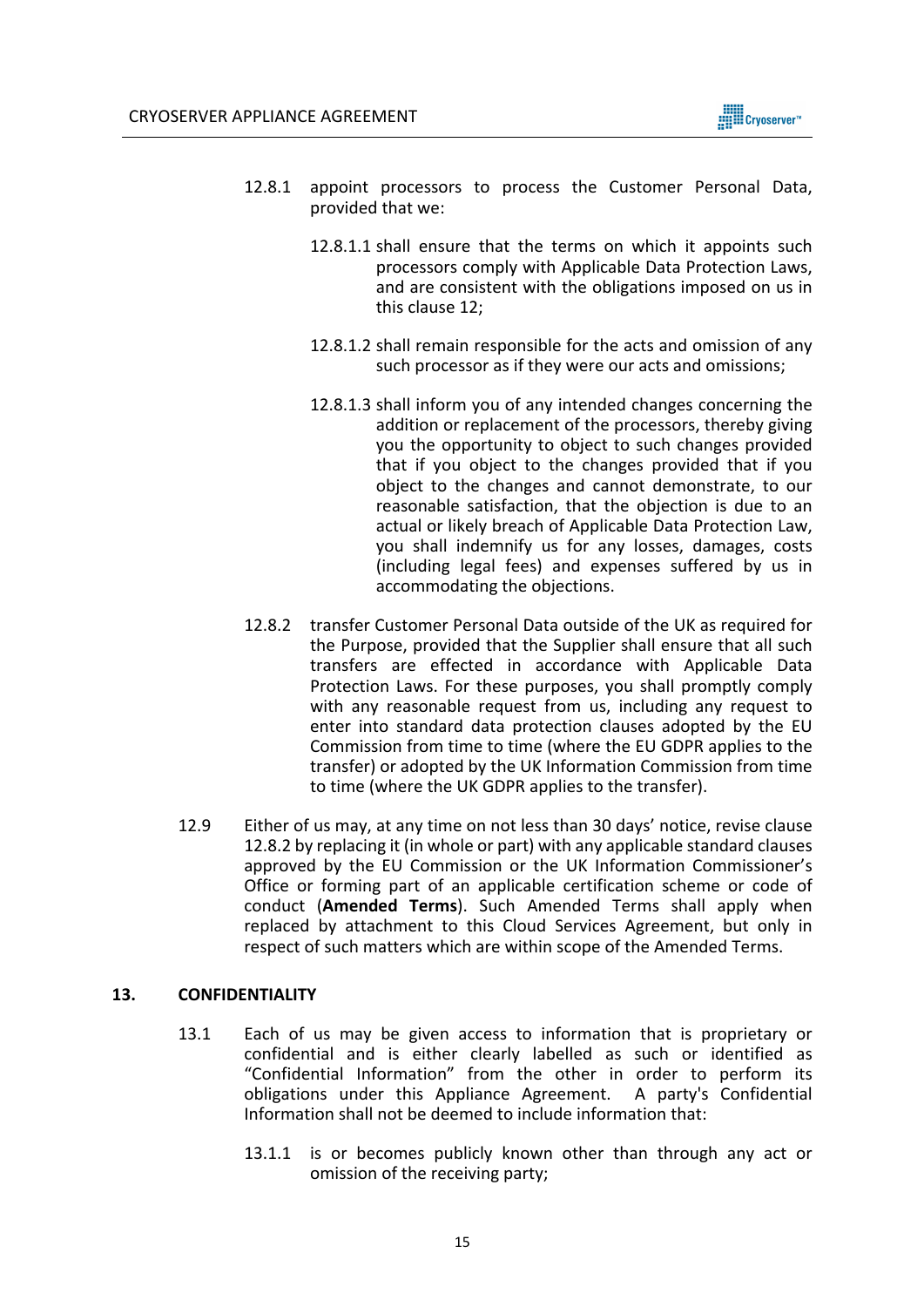- 13.1.2 was in the other party's lawful possession before the disclosure;
- 13.1.3 is lawfully disclosed to the receiving party by a third party without restriction on disclosure;
- 13.1.4 is independently developed by the receiving party, which independent development can be shown by written evidence; or
- 13.1.5 is required to be disclosed by law, by any court of competent jurisdiction or by any regulatory or administrative body.
- 13.2 We shall each hold the each other's Confidential Information in confidence and, unless required by law, not make the other's Confidential Information available to any third party, or use the other's Confidential Information for any purpose other than the implementation of this Appliance Agreement.
- 13.3 We shall each take all reasonable steps to ensure that the other's Confidential Information to which it has access is not disclosed or distributed by its employees or agents in violation of the terms of this Appliance Agreement.
- 13.4 Neither of us shall be responsible for any loss, destruction, alteration or disclosure of Confidential Information caused by any third party.
- 13.5 We acknowledge that your Customer Data is your Confidential Information.
- 13.6 The above provisions of this clause 13 shall survive termination of this Appliance Agreement, however arising.

### **14. SUPPORT**

- 14.1 As part of the User Subscription, you receive a support package to support your use of the Software that you have licensed, which is set out in the Schedule to this Appliance Agreement.
- 14.2 In addition to clause 14.1, the Support Services will support the Hardware for a five year period from Effective Date. Following the expiry of 5 years, new Hardware should be purchased. If you do not purchase new Hardware, this will be reflected in the Fee which will recognise the higher level of support required for old Hardware.

### **15. TERM AND TERMINATION**

15.1 This Appliance Agreement shall, unless otherwise terminated as provided in this clause 15, commence on the Effective Date and shall continue for the Initial Subscription Term and, thereafter, this Appliance Agreement shall be automatically renewed for successive periods of 12 months (each a **Renewal Period**), unless: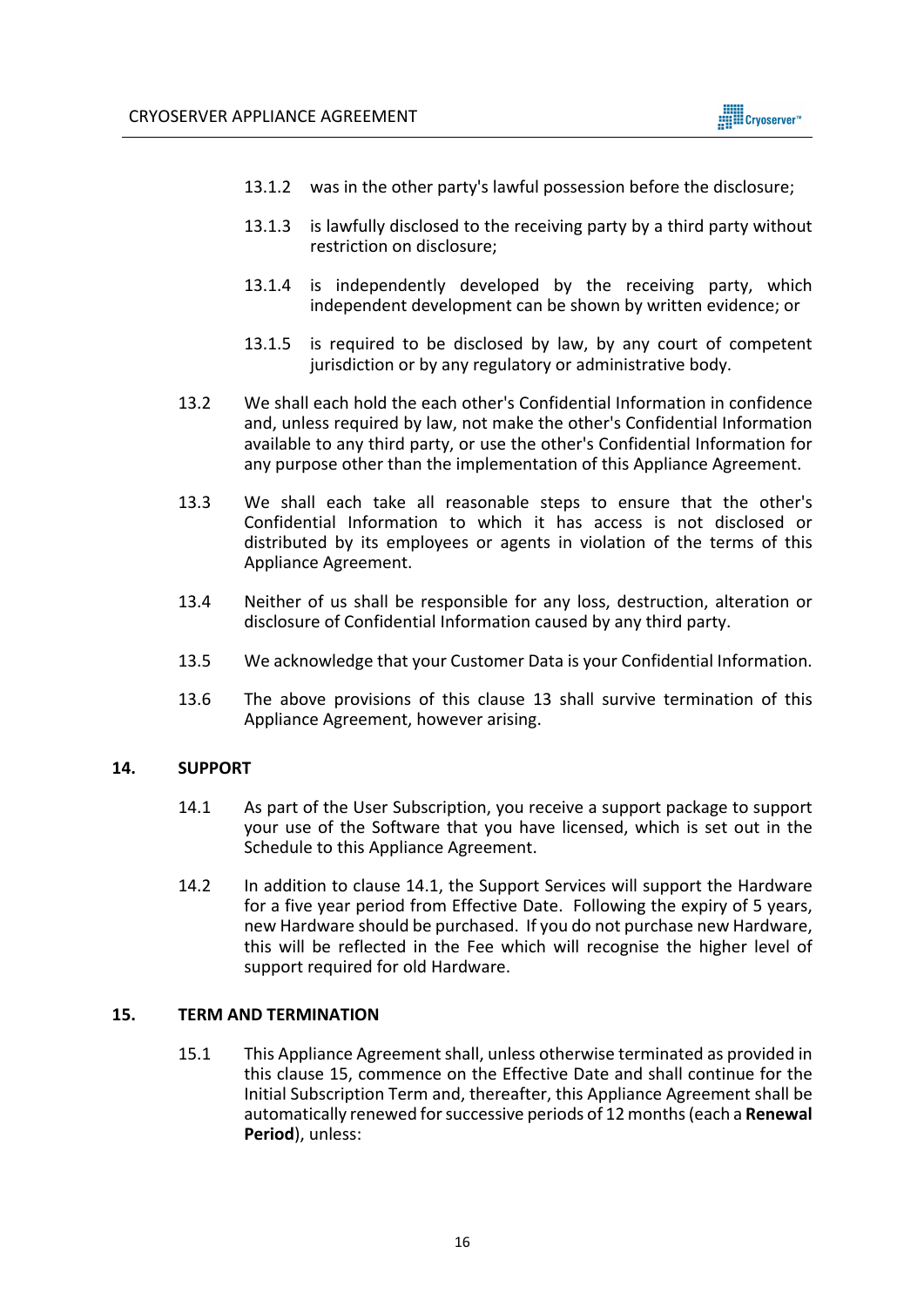- 15.1.1 either party notifies the other party of termination, in writing, at least 60 days before the end of the Initial Subscription Term or any Renewal Period, in which case this Appliance Agreement shall terminate upon the expiry of the applicable Initial Subscription Term or Renewal Period; or
- 15.1.2 otherwise terminated in accordance with the provisions of this Appliance Agreement.
- 15.2 We may terminate this Appliance Agreement immediately by written notice to you if:
	- 15.2.1 you commit a material or persistent breach of this Appliance Agreement which you fail to remedy (if remediable) within 14 days after the service of written notice requiring you to do so. In such circumstances, we shall retain the Charges and fees paid in relation to the Subscription Term; or
	- 15.2.2 you fail to pay any amount due under this Appliance Agreement on the due date for payment and remains in default not less than 14 days after being notified in writing to make such payment,

in such circumstances, we shall retain the Fees paid in relation to the Subscription Term

- 15.3 Without affecting any other right or remedy available to it, either party may terminate this Appliance Agreement with immediate effect by giving written notice to the other party if:
	- 15.3.1 the other party suspends, or threatens to suspend, payment of its debts or is unable to pay its debts as they fall due or admits inability to pay its debts or is deemed unable to pay its debts within the meaning of section 123 of the Insolvency Act 1986;
	- 15.3.2 the other party commences negotiations with all or any class of its creditors with a view to rescheduling any of its debts, or makes a proposal for or enters into any compromise or arrangement with its creditors other than for the sole purpose of a scheme for a solvent amalgamation of that other party with one or more other companies or the solvent reconstruction of that other party;
	- 15.3.3 a petition is filed, a notice is given, a resolution is passed, or an order is made, for or in connection with the winding up of that other party other than for the sole purpose of a scheme for a solvent amalgamation of that other party with one or more other companies or the solvent reconstruction of that other party;
	- 15.3.4 an application is made to court, or an order is made, for the appointment of an administrator, or if a notice of intention to appoint an administrator is given or if an administrator is appointed, over the other party;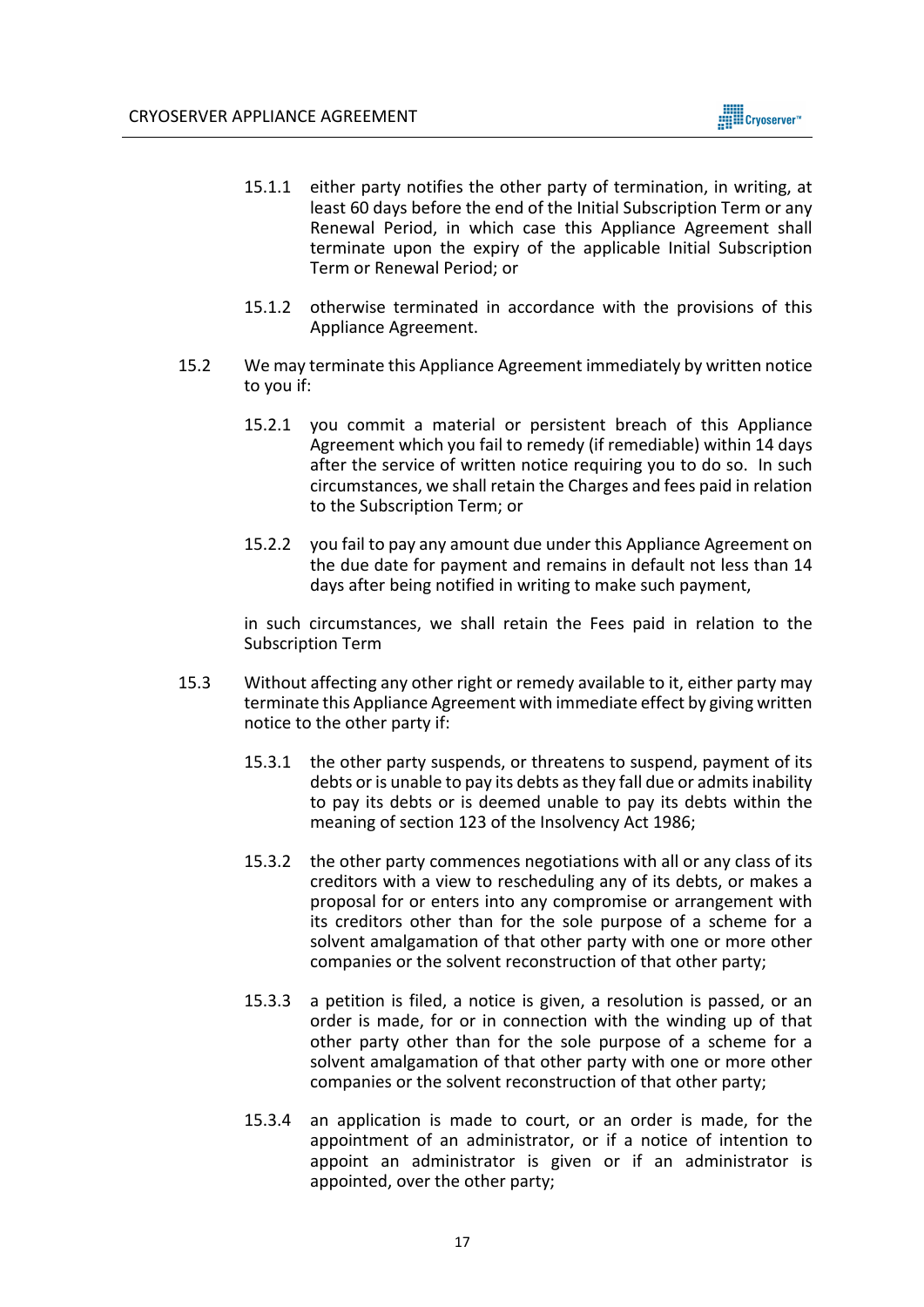

- 15.3.5 the holder of a qualifying floating charge over the assets of that other party has become entitled to appoint or has appointed an administrative receiver;
- 15.3.6 a person becomes entitled to appoint a receiver over the assets of the other party or a receiver is appointed over the assets of the other party;
- 15.3.7 a creditor or encumbrancer of the other party attaches or takes possession of, or a distress, execution, sequestration or other such process is levied or enforced on or sued against, the whole or any part of the other party's assets and such attachment or process is not discharged within 14 days;
- 15.3.8 any event occurs, or proceeding is taken, with respect to the other party in any jurisdiction to which it is subject that has an effect equivalent or similar to any of the events mentioned in clause 15.3.1 to clause 15.3.7 (inclusive); or
- 15.3.9 the other party suspends or ceases, or threatens to suspend or cease, carrying on all or a substantial part of its business.
- 15.4 Any provision of this Appliance Agreement that expressly or by implication is intended to come into or continue in force on or after termination or expiry of this Appliance Agreement shall remain in full force and effect.
- 15.5 Termination or expiry of this Appliance Agreement shall not affect any rights, remedies, obligations or liabilities of the parties that have accrued up to the date of termination or expiry, including the right to claim damages in respect of any breach of the Appliance Agreement which existed at or before the date of termination or expiry.
- 15.6 Upon termination for any reason:
	- 15.6.1 all rights granted to you under this Appliance Agreement shall cease;
	- 15.6.2 you must cease all activities authorised by this Appliance Agreement;
	- 15.6.3 you must immediately delete or remove the Software from all computer equipment in your possession and immediately destroy or return to us (at our option) all copies of the Software then in your possession, custody or control and, in the case of destruction, certify to us that you have done so; and
	- 15.6.4 we shall immediately stop processing all new emails and prevent access to the Services
- 15.7 Upon termination of this Appliance Agreement, we are able to provide you with a read only annual licence to access your email archive environment.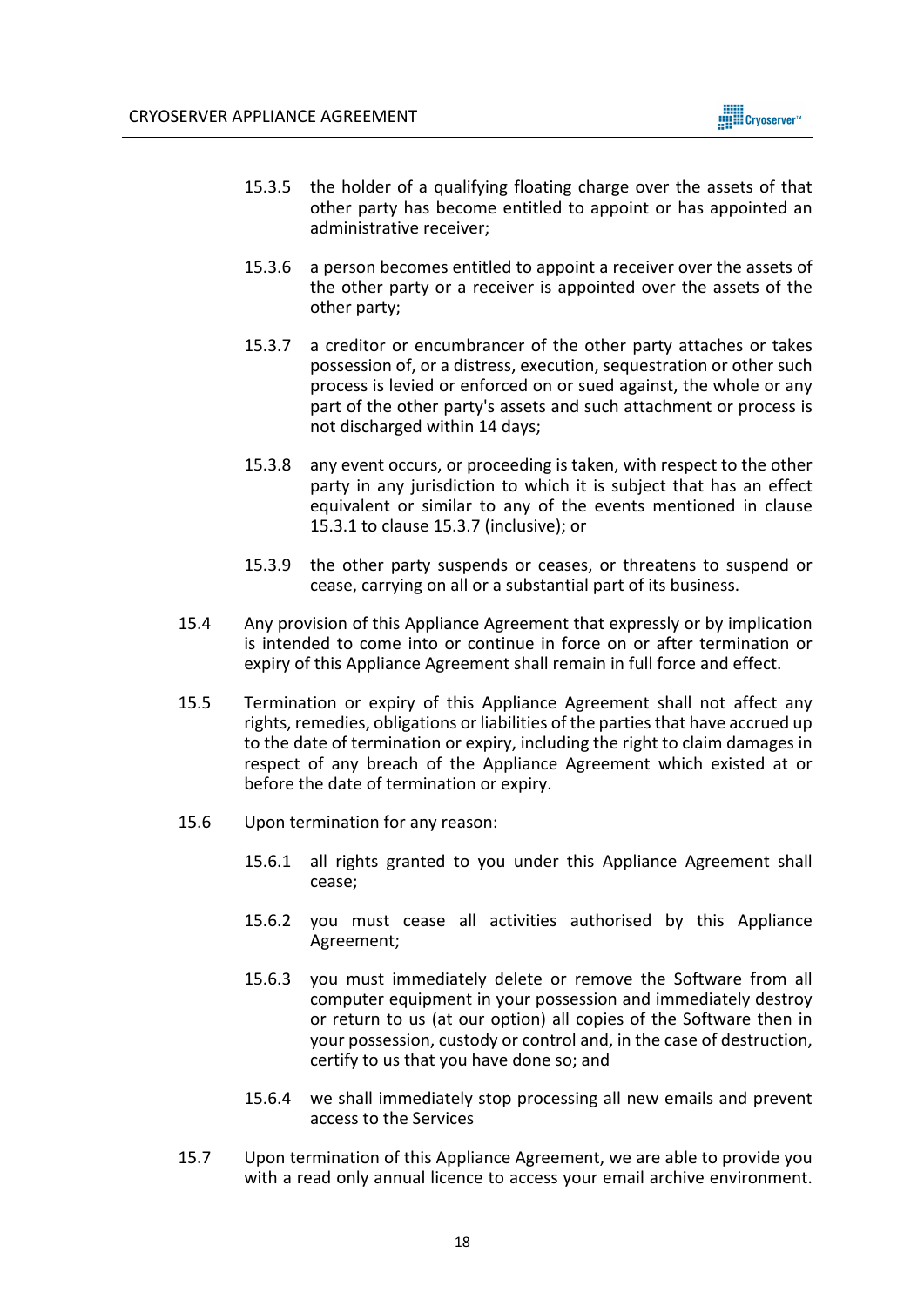

This licence would enable you to read, search and export data out of the environment. There is a Read Only Archive Fee for this facility as set out in the Order Form.

## **16. COMMUNICATIONS BETWEEN US**

- 16.1 If any provision in this Appliance Agreement requires you to give us notice in writing, you should send this to us by both pre-paid post to the Cryoserver company set out in the Order Form at Wigglesworth House, 69 Southwark Bridge Road, London, SE1 9HH or by email to accounts@cryoserver.com. We will confirm receipt by contacting you in writing or by email.
- 16.2 If we have to contact you or give you notice in writing, we will do so by prepaid post to the address you provide or confirm to us.

# **17. FORCE MAJEURE**

We shall have no liability to you under this Appliance Agreement if it is prevented from or delayed in performing its obligations under this Appliance Agreement, or from carrying on its business, by acts, events, omissions or accidents beyond its reasonable control, including, without limitation, strikes, lock-outs or other industrial disputes (whether involving our workforce or any other party), failure of a utility service or transport or telecommunications network, act of God, war, riot, civil commotion, malicious damage, compliance with any law or governmental order, rule, regulation or direction, accident, breakdown of plant or machinery, fire, flood, storm or default of suppliers or sub-contractors, provided that you are notified of such an event and its expected duration.

### **18. OTHER IMPORTANT TERMS**

- 18.1 We may transfer our rights and obligations under these terms to another organisation. We will always tell you in writing if this happens and we will ensure that the transfer will not affect your rights under the contract.
- 18.2 You may only transfer your rights or your obligations under this Appliance Agreement to another person if we agree in writing.
- 18.3 This Appliance Agreement does not give rise to any rights under the Contracts (Rights of Third Parties) Act 1999 to enforce any term of this Appliance Agreement.
- 18.4 Nothing in this Appliance Agreement is intended to or shall operate to create a partnership between us, or authorise either of us to act as agent for the other, and neither of us shall have the authority to act in the name or on behalf of or otherwise to bind the other in any way (including, but not limited to, the making of any representation or warranty, the assumption of any obligation or liability and the exercise of any right or power).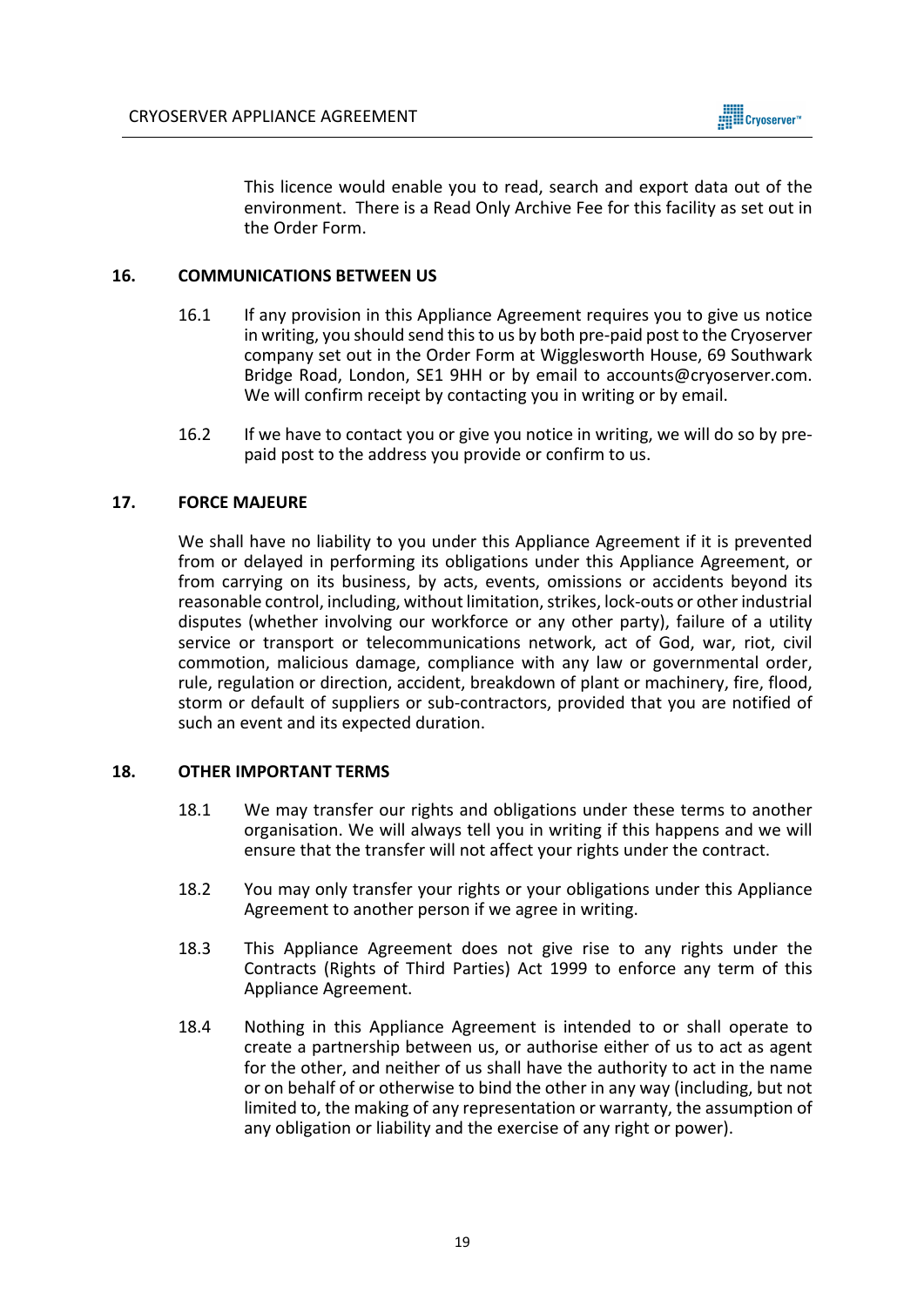- 18.5 Each of us acknowledges and agrees that in entering into this Appliance Agreement neither of us is relying on any undertaking, promise, assurance, statement, representation, warranty or understanding (whether in writing or not) of any person (whether party to this Appliance Agreement or not) relating to the subject matter of this Appliance Agreement, other than as expressly set out in this Appliance Agreement.
- 18.6 Except as expressly provided in this Appliance Agreement the rights and remedies provided under this Appliance Agreement are in addition to, and not exclusive of, any rights or remedies provided by law.
- 18.7 This Appliance Agreement, the Schedule and any documents annexed as appendices to this Appliance Agreement contain the whole agreement between us relating to the subject matter.
- 18.8 Each of the paragraphs of these terms operates separately. If any court or relevant authority decides that any of them are unlawful, the remaining paragraphs will remain in full force and effect.
- 18.9 If we do not insist immediately that you do anything you are required to do under these terms, or if we delay in taking steps against you in respect of your breaking this contract, that will not mean that you do not have to do those things and it will not prevent us taking steps against you at a later date.
- 18.10 **Which laws apply to this Appliance Agreement and where you may bring legal proceedings**. This Appliance Agreement and any dispute or claim arising out of or in connection with it or its subject matter or formation (including non-contractual disputes or claims) shall be governed by and construed in accordance with the law of England and Wales. Each of us irrevocably agrees that the courts of England and Wales shall have exclusive jurisdiction to settle any dispute or claim arising out of or in connection with this Appliance Agreement or its subject matter or formation (including noncontractual disputes or claims).
- 18.11 **Alternative dispute resolution**. Alternative dispute resolution is a process where an independent body considers the facts of a dispute and seeks to resolve it, without you having to go to court. If you are not happy with how we have handled any complaint, you may want to contact the alternative dispute resolution provider we use. You can submit a complaint to Centre for Effective Dispute Resolution (CEDR) via their website at adr@cedr.com.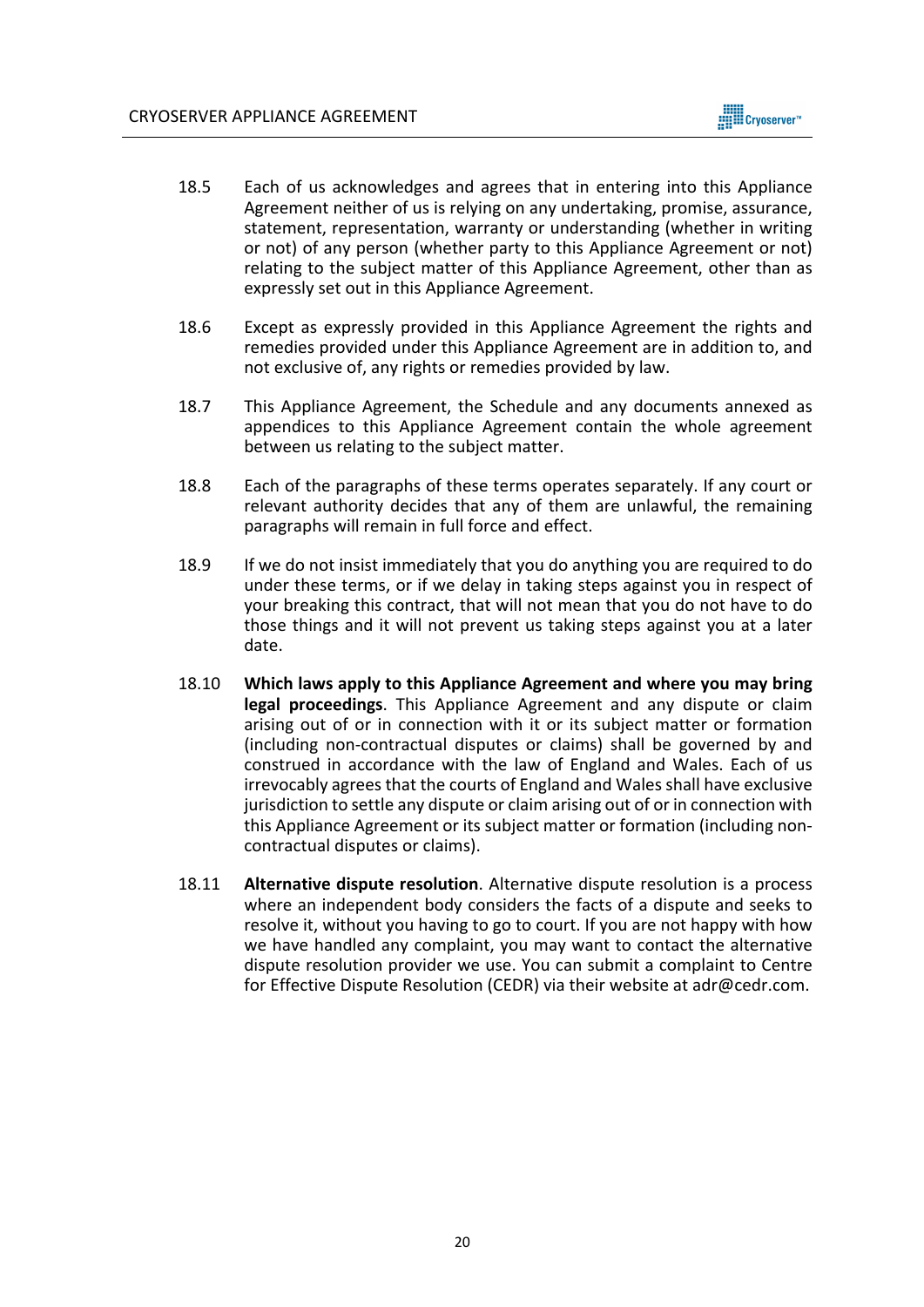

### **The Schedule**

#### b. **DEFINITIONS**

The following definitions apply in this Schedule.

**Business Day**: a day other than a Saturday, Sunday or public holiday in England when banks in London are open for business.

**Commercially Reasonable Efforts**: the same degree of priority and diligence with which we meet the support needs of our other similar customers.

**Contact List**: a current list of telephone numbers and e-mail addresses provided to you to enable you to make Support Requests.

**Customer Cause**: any of the following causes:

- (a) any improper use, misuse or unauthorised alteration of the Software or Hardware by you;
- (b) any use of the Software or Hardware by you in a manner inconsistent with the then-current Documentation;
- (c) the use by you of any hardware or software not provided by us; or
- (d) the use of a non-current version or release of the Software.

**Fault**: any failure or error of the Software or Hardware referred to in the Service Level Table.

**Help Desk Support:** any support provided by help desk technicians sufficiently qualified and experienced to identify and resolve most support issues relating to the Software and/or the Hardware.

**Higher-level Support:** any higher-level support provided by contacting the Higher-Level Support on the Contact List.

**Out-of-scope Services**: either of the following services:

- (a) any services provided by us in connection with any apparent problem regarding the Software reasonably determined by us not to have been caused by a Fault, but rather by a Customer Cause or a cause outside our control (including any investigational work resulting in such a determination);
- (b) any Higher-level Support provided in the circumstances specified in paragraph 3.3;
- (c) support for other hardware or software.

**Service Levels**: the service level responses and response times referred to in the Service Level Table.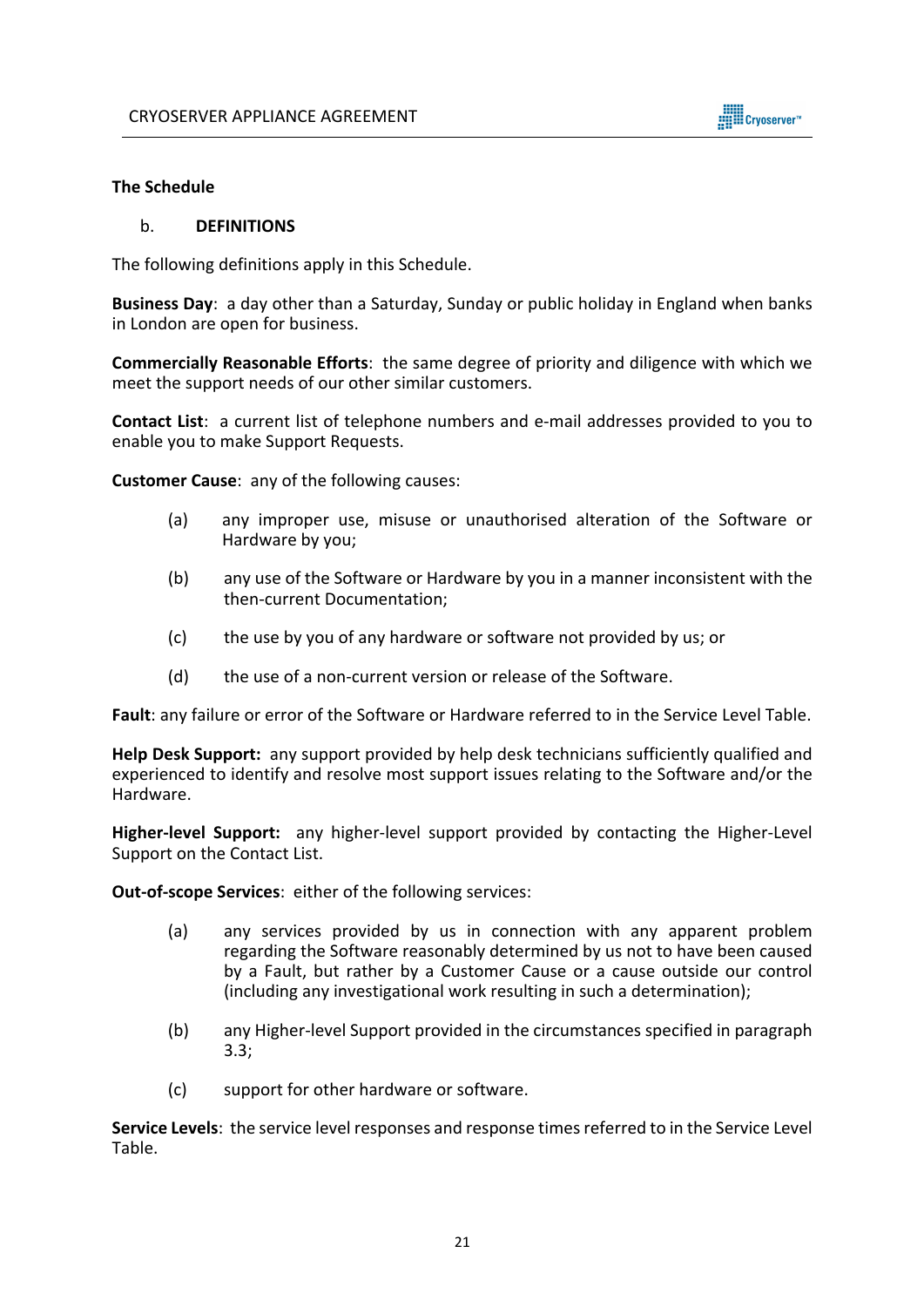

**Service Level Table**: the table set out in paragraph 5.1.

**Solution**: either of the following outcomes:

- (a) correction of a Fault; or
- (b) a workaround in relation to a Fault (including a reversal of any changes to the Software if deemed appropriate by us) that is reasonably acceptable to you.

**Support Hours**: for UK customers 9.00 am to 5.00 pm local UK time, each Business Day, for US customers 9.00 am to 5.00 pm Eastern Time on each UK Business Day

**Support Period**: the Initial Subscription Term, the Renewal Period and, if requested by you, any period during which you transfer the Services to an alternate service provider.

**Support Request**: request made by you in accordance with this Schedule for Support Services in relation to the Software or the Hardware, including correction of a Fault.

**Support Services**: maintenance of the then-current version or release of the Software, the Hardware, including Help Desk Support and Higher-level Support, but excluding any Out-ofscope Services.

#### 2. **SUPPORT SERVICES**

2.1 During the Support Period we shall perform the Support Services during the Support Hours in accordance with the Service Levels.

- 2.2 As part of the Support Services, we shall:
	- 2.2.1 provide Help Desk Support by means of the following telephone number for UK and Europe 0800 280 0525 and the following US Toll Free telephone number for the Rest of the World 1-866-894-9752 and e-mail address support@cryoserver.com;
	- 2.2.2 commit appropriate resources to the provision of Higher-Level Support;

2.2.3 where Help Desk Support is not provided within the relevant Service Level response time set out in paragraph 5.1.2 and you escalate a Support Request to request Higher-Level Support;

- 2.2.4 use Commercially Reasonable Efforts to correct all Faults notified under paragraph 4.3.1; and
- 2.2.5 provide technical support for the Software in accordance with the Service Levels.

2.3 Any Higher-level Support requested by you and provided by an individual whose qualification or experience is greater than that reasonably necessary to resolve the relevant Support Request shall be deemed an Out-of-scope Service, provided that an appropriately qualified or experienced individual was available at the time when the Higher-level Support was sought.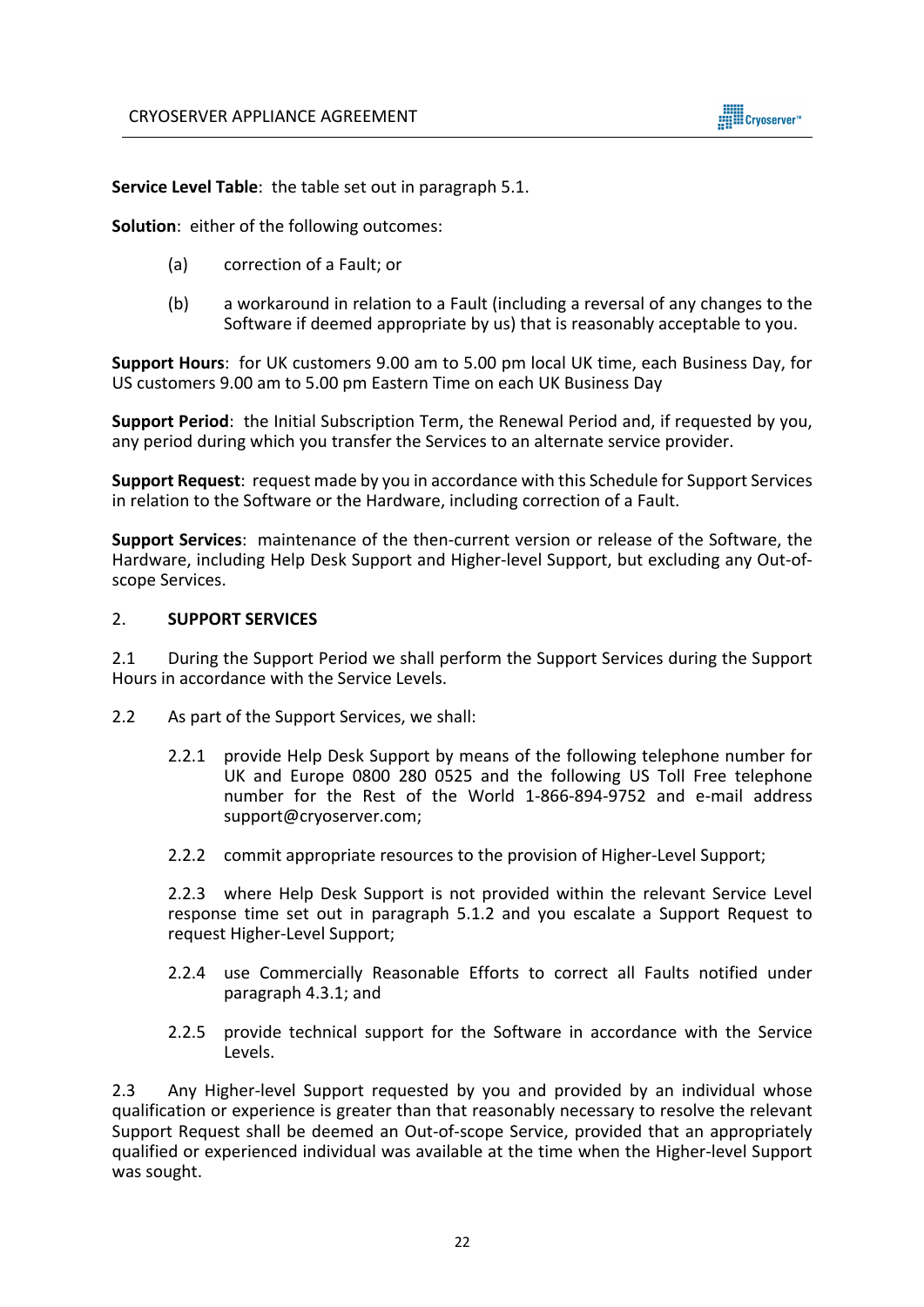

2.4 We may reasonably determine that any services are Out-of-scope Services. If we make any such determination, we shall promptly notify you of that determination.

2.5 You acknowledge that we are not obliged to provide Out-of-scope Services.

# 3. **FEES**

3.1 The provision of Support Services on a remote, off-site basis (such as over the telephone or by e-mail) is included in the Subscription Fee.

3.2 The provision of Support Services outside the Support Period or at your Site or the provision of Out-of-scope Services shall be charged for at the applicable time and materials rates set out in our price list.

3.3 The Fees relating to the Support Services for the Hardware are included within the Subscription Fee for a period of 5 (five) years, as stated in clause 14.2 of the Appliance Agreement. Following the expiry of the 5 (five) year period, you will be required to purchase new Hardware or we can provide you with a separate fee for supporting the Hardware.

# 4. **SUBMITTING SUPPORT REQUESTS AND ACCESS**

4.1 You may request Support Services by way of a Support Request.

4.2 Each Support Request shall include a description of the problem and the start time of the incident.

4.3 You shall provide us with:

- 4.3.1 prompt notice of any Faults; and
- 4.3.2 such output and other data, Documentation, information, assistance and (subject to compliance with all Customer's security and encryption requirements notified to us in writing) remote access to your System, as are reasonably necessary to assist us to reproduce operating conditions similar to those present when you detected the relevant Fault and to respond to the relevant Support Request.

4.4 All Support Services shall be provided remotely from our office.

4.5 You acknowledge that, to properly assess and resolve Support Requests, it may be necessary to permit us direct access at your Site, to your System and your files, equipment and personnel.

4.6 You shall provide such access promptly, provided that we comply with all your security requirements and other policies and procedures relating to contractors entering and working on your Site notified to us.

# 5. **SERVICE LEVELS**

5.1 We shall: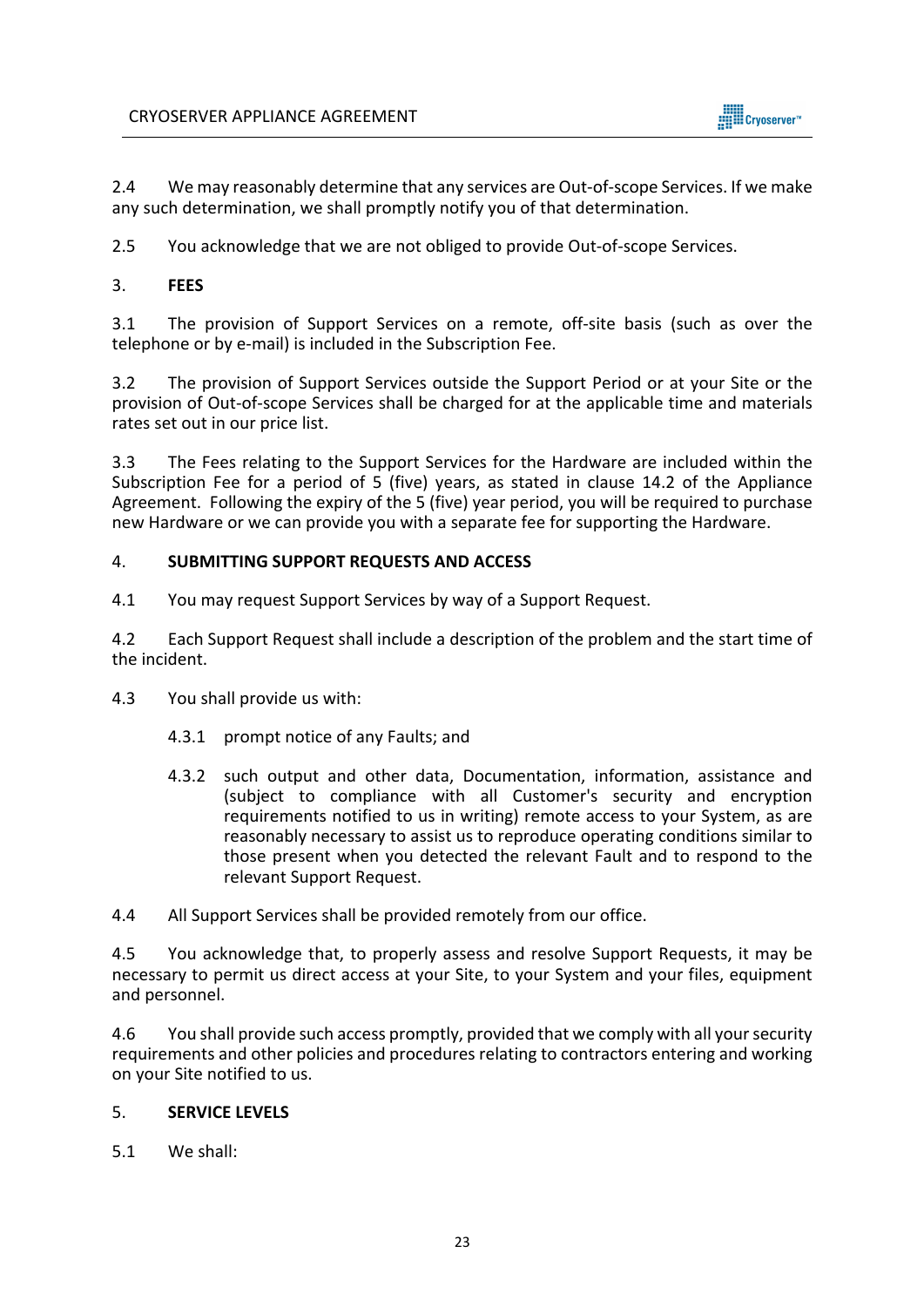

- 5.1.1 prioritise all Support Requests based on a reasonable assessment of the severity level of the problem reported; and
- 5.1.2 use all reasonable endeavours to respond to all Support Requests in accordance with the responses and response times specified in the table set out below:

| <b>Severity</b><br>level of Fault | <b>Definition</b>                                                                                                                                                                                       | <b>Target</b><br><b>Response Target</b><br><b>Time</b>            | <b>Resolution</b><br><b>Time</b>                                                                                     |
|-----------------------------------|---------------------------------------------------------------------------------------------------------------------------------------------------------------------------------------------------------|-------------------------------------------------------------------|----------------------------------------------------------------------------------------------------------------------|
| $\mathbf 1$                       | Complete<br>Software.                                                                                                                                                                                   | within the Support Day<br>Hours                                   | failure of the Less than 2 hours Less than 1 Business                                                                |
| 1                                 | Complete failure of Hardware   Less than 2 hours                                                                                                                                                        | within the Support<br>Hours                                       | Replacement<br>Hardware<br>despatched to you<br>within 1 Business Day<br>of you informing us<br>of the Fault.        |
| 2                                 | Failure<br>of<br>one<br>or<br>components of the Software.                                                                                                                                               | within the Support<br>Hours                                       | more Less than 8 hours Less than 3 Business<br>Days                                                                  |
| $\overline{2}$                    | Failure of<br>one<br><u>or</u><br>components of the Hardware                                                                                                                                            | more Less than 8 hours Replacement<br>within the Support<br>Hours | Hardware<br>or<br>component<br>parts<br>despatched within 2<br>Business Days of you<br>informing us of the<br>Fault. |
| 3                                 | Failure<br>0f<br>a<br>function,<br>which<br>has<br>no<br>significant<br>effect<br>the<br>on<br>operation of the Software or<br>Hardware.                                                                | Day                                                               | non-critical Less than 1 Business Less than 5 Business<br>Days                                                       |
| 4                                 | Any failure that has minimal Less than 2 Business As Appropriate<br>effect on the Software or<br>Hardware,<br>for<br>requests<br>information, or requests for<br>enhancements<br>to<br>the<br>Software. | Days                                                              |                                                                                                                      |